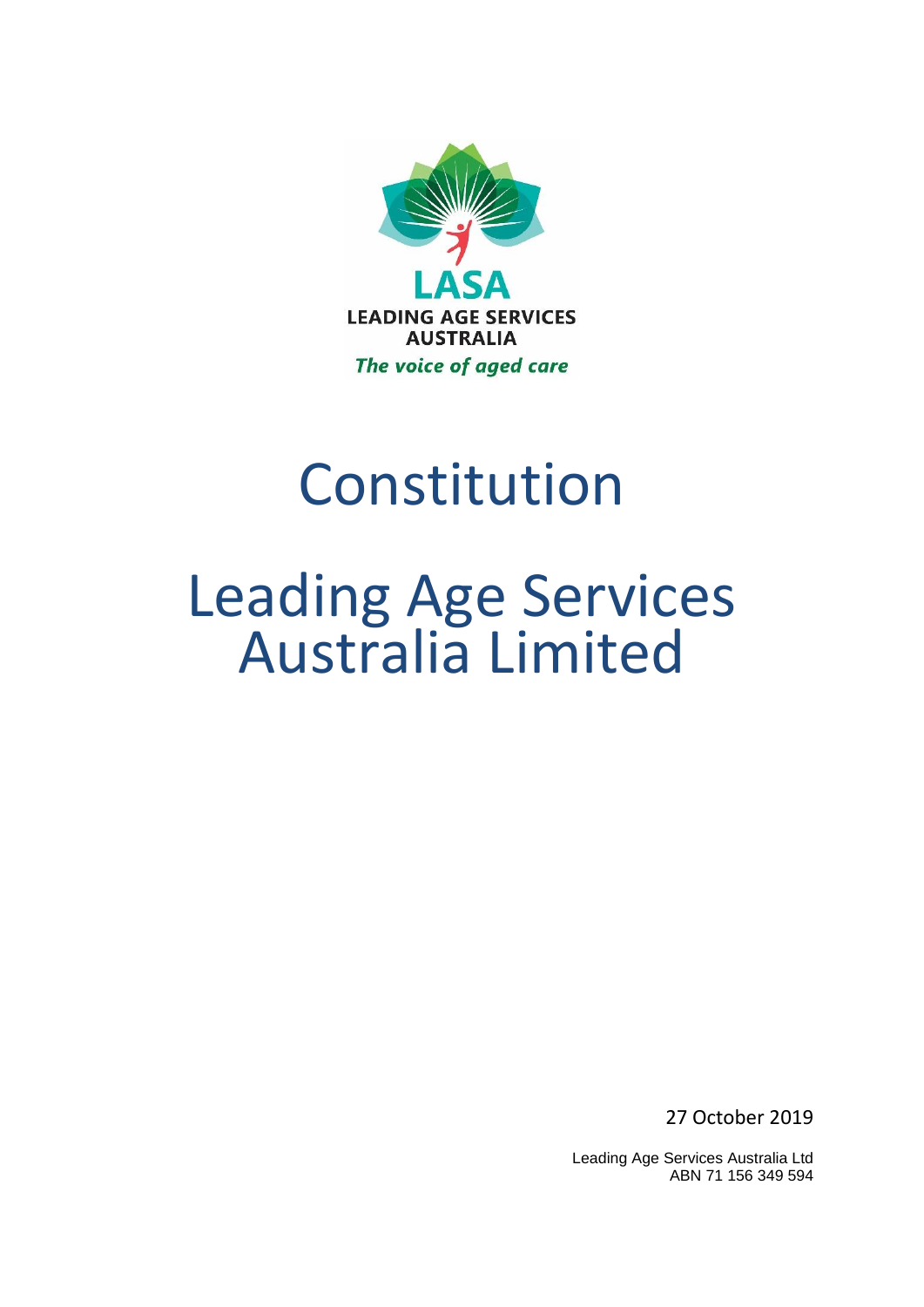## **Contents**

|                                 | Preliminary                                   | 1                |
|---------------------------------|-----------------------------------------------|------------------|
| 1.                              | Definitions                                   | 1                |
| 2.                              | Interpretation                                | 1                |
| 3.                              | Replaceable rules                             | 1                |
| Objects                         |                                               | $\boldsymbol{2}$ |
| 4.                              | Objects                                       | $\overline{2}$   |
| 5.                              | Income and property of the Company            | 3                |
| 6.                              | Admission                                     | 3                |
| 7.                              | <b>Register of Members</b>                    | 3                |
| 8.                              | <b>Rights of Members</b>                      | 4                |
| 9.                              | Membership Fee                                | 4                |
|                                 | 10. Ceasing to be a Member                    | 4                |
|                                 | 11. Affiliates                                | 5                |
| General meetings                |                                               | 6                |
|                                 | 12. Calling general meetings                  | 6                |
|                                 | 13. Notice of general meeting                 | 6                |
|                                 | 14. Attending a general meeting               | $\overline{7}$   |
|                                 | 15. Persons entitled to notice                | $\overline{7}$   |
| Proceedings at general meetings |                                               | $\overline{7}$   |
|                                 | 16. Quorum                                    | 7                |
|                                 | 17. Chair of general meeting                  | 8                |
|                                 | 18. Adjournment                               | 8                |
|                                 | 19. Decision on questions at general meetings | 9                |
|                                 | 20. Taking a poll                             | 9                |
| Votes of Members                |                                               | 10               |
|                                 | 21. Entitlement to vote                       | 10               |
|                                 | 22. Objections                                | 10               |
|                                 | 23. Votes by proxy                            | 10               |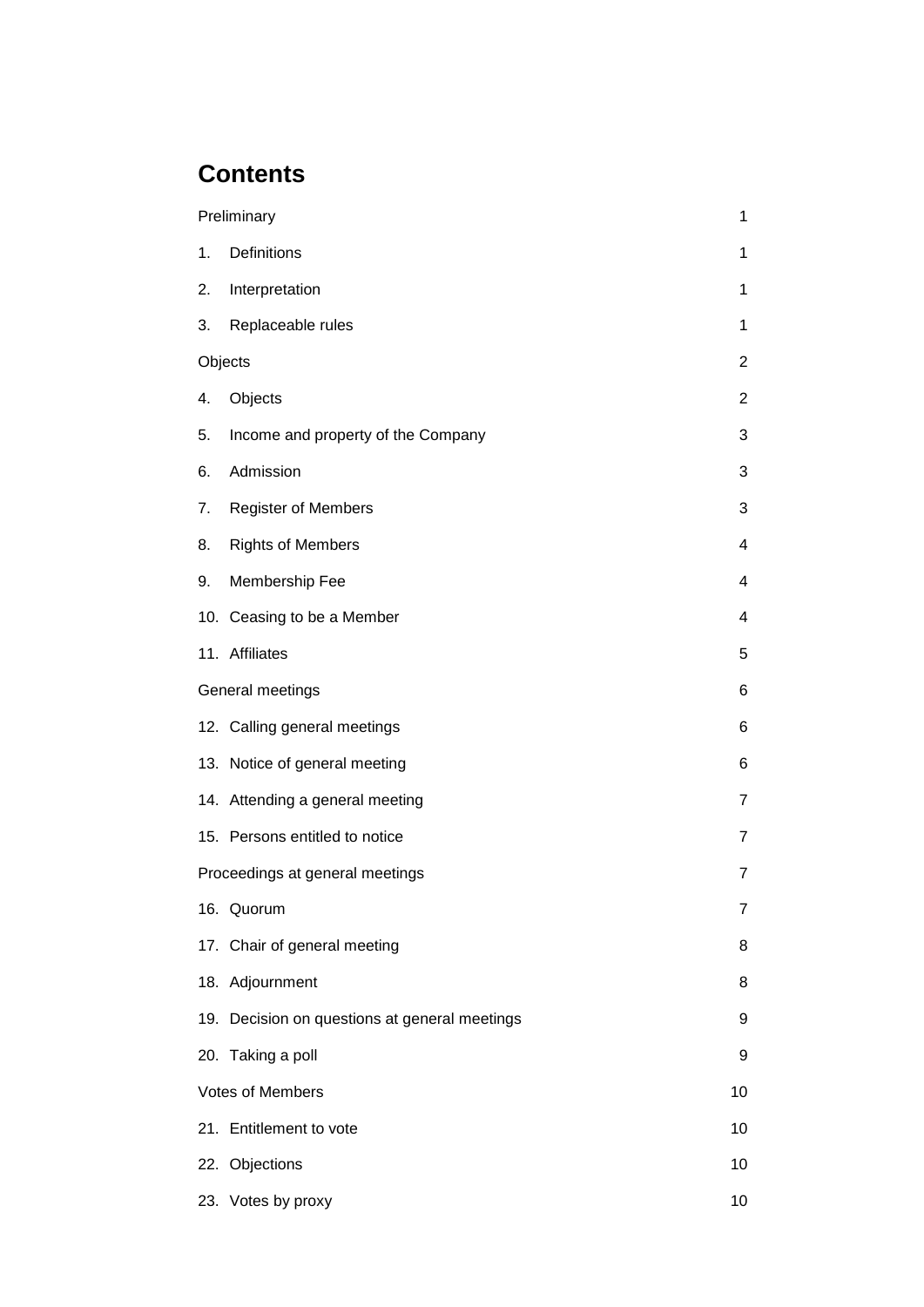| 24. Document appointing proxy              | 10 |
|--------------------------------------------|----|
| 25. Lodgement of proxy                     | 11 |
| 26. Validity                               | 11 |
| 27. Postal or electronic ballot            | 11 |
| Appointment and removal of Directors       |    |
| 28. Number of Directors                    | 12 |
| 29. Term                                   | 12 |
| 30. Elected Directors                      | 13 |
| 31. Casual vacancies                       | 13 |
| 32. Less than minimum number of Directors  | 13 |
| 33. Suspension or Removal of Directors     | 13 |
| 34. Chairperson and Deputy Chairperson     | 14 |
| 35. Vacation of office                     | 14 |
| Powers and duties                          | 15 |
| 36. Powers and duties of Directors         | 15 |
| Proceedings of Directors                   | 16 |
| 37. Directors' meetings                    | 16 |
| 38. Decisions on questions                 | 16 |
| <b>Payments to Directors</b>               |    |
| 39. Payments to Directors                  | 17 |
| 40. Directors' interests                   | 17 |
| 41. Committees and Chief Executive Officer | 18 |
| 42. Delegation                             | 18 |
| 43. Written resolutions                    | 19 |
| 44. Validity of acts of Directors          | 19 |
| 45. Minutes and registers                  | 19 |
| 46. Appointment of attorneys and agents    | 20 |
| Secretary                                  |    |
| 47. Secretary                              | 20 |
| Inspection of records                      | 21 |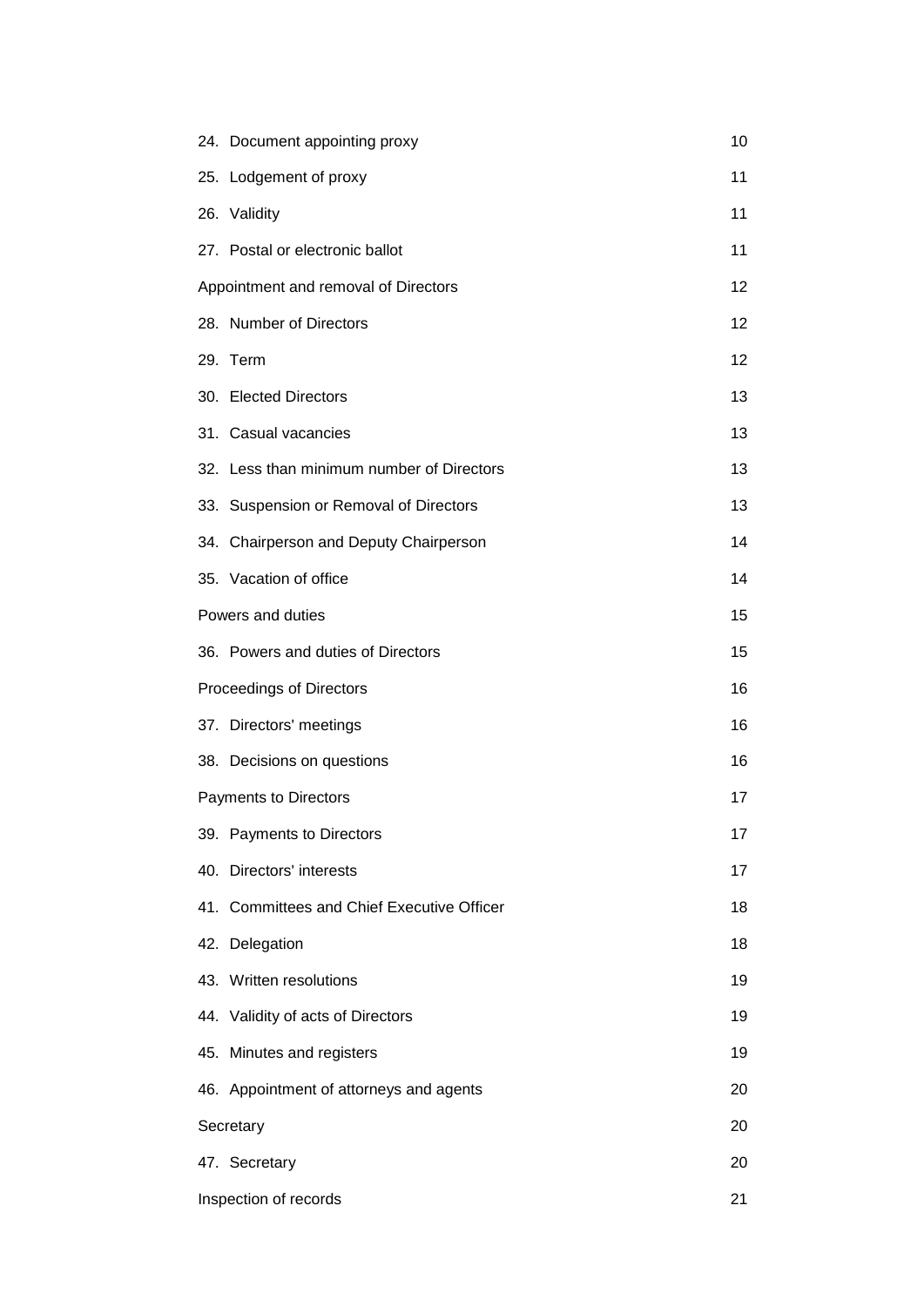|                    | 48. Inspection of records                                         | 21 |  |
|--------------------|-------------------------------------------------------------------|----|--|
| <b>Notices</b>     |                                                                   |    |  |
|                    | 49. Service of notices                                            | 21 |  |
| Audit and accounts |                                                                   | 21 |  |
|                    | 50. Audit and accounts                                            | 21 |  |
|                    | Winding up                                                        |    |  |
|                    | 51. Winding up and revocation of deductible gift recipient status | 22 |  |
| Indemnity          |                                                                   |    |  |
|                    | 52. Indemnity                                                     | 23 |  |
|                    | Amendments to Constitution                                        |    |  |
|                    | 53. Amendments to Constitution                                    | 23 |  |
|                    | Schedule 1 - Definitions                                          |    |  |
|                    | Matters requiring a Special Resolution<br>Schedule 2              | 26 |  |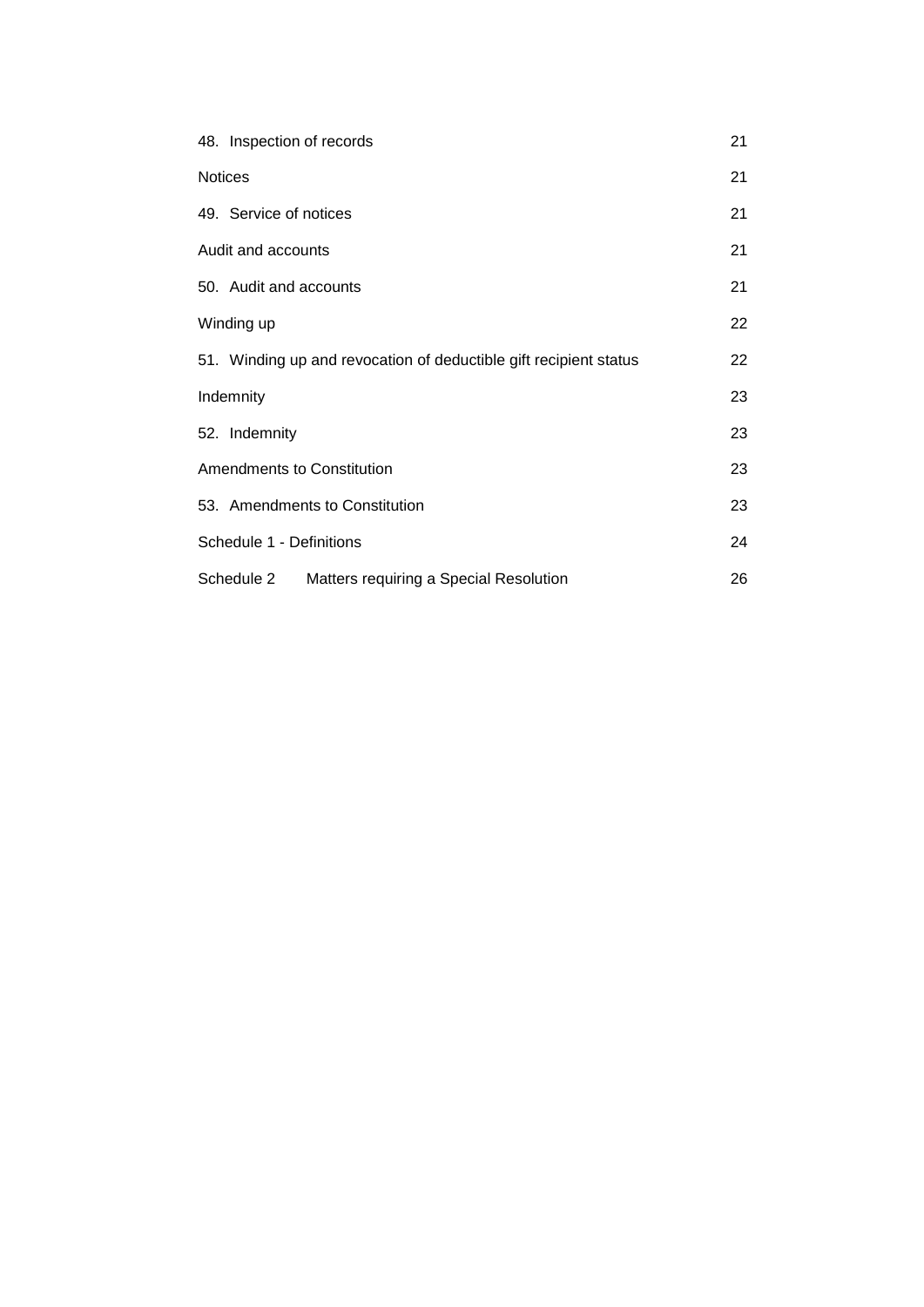## **Constitution**

## **Preliminary**

#### **1. Definitions**

- $1.1$ The words and phrases used in this Constitution have the meanings as set out at Schedule 1.
- $1.2$ In this Constitution, except where the context otherwise requires, an expression in a clause of this Constitution has the same meaning as it is given in the Corporations Act or the ACNC Act, as is applicable. Where an expression is defined in this Constitution and is also defined in the Corporations Act or the ACNC Act or where a provision of the Corporations Act or the ACNC Act deals with the same matter as the relevant clause of this Constitution, the expression has the same meaning as in that provision of the Corporations Act or the ACNC Act, as is applicable.

#### **2. Interpretation**

- $2.1$ In this Constitution, except where the context otherwise requires:
	- (a) the singular includes the plural and vice versa, and a gender includes other genders;
	- (b) another grammatical form of a defined word or expression has a corresponding meaning;
	- (c) a reference to a clause, paragraph, schedule or annexure is to a clause or paragraph of, or schedule or annexure to, this Constitution, and a reference to this Constitution includes any schedule or annexure;
	- (d) a reference to a document or instrument includes the document or instrument as novated, altered, supplemented or replaced from time to time;
	- (e) a reference of a statute, ordinance, code or other law includes regulations and other instruments under it and consolidations, amendments, re-enactments or replacements of any of them;
	- (f) a reference to A\$, \$A, dollar or \$ is to Australian currency; and
	- (g) the meaning of general words is not limited by specific examples introduced by including, for example of similar expressions.

#### **3. Replaceable rules**

To the extent permitted by law, the replaceable rules in the Corporations Act do not apply to the Company.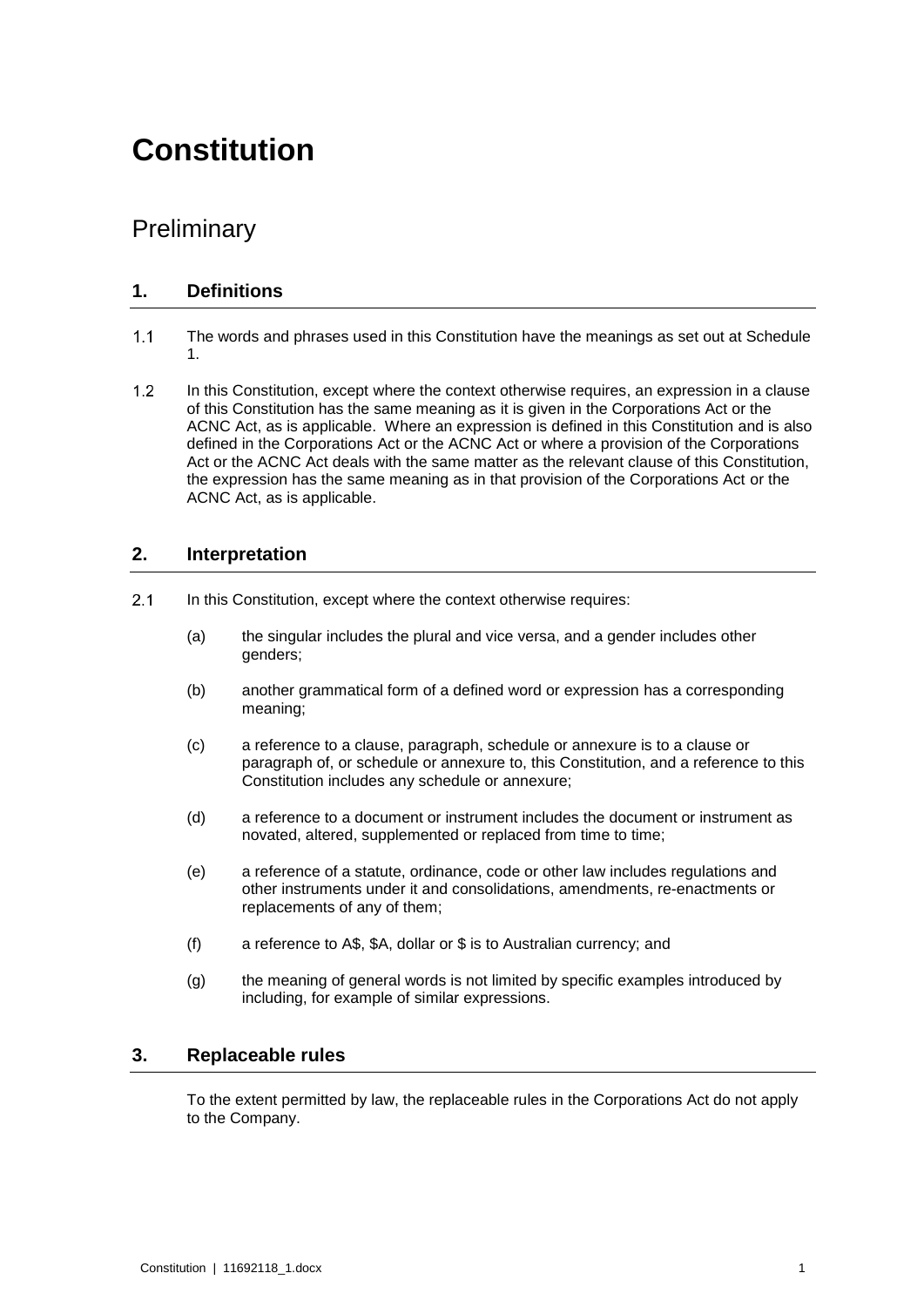## <span id="page-5-3"></span>**Objects**

#### **4. Objects**

- <span id="page-5-2"></span><span id="page-5-0"></span> $4.1$ The objects for which the Company is established are to be a not for profit, benevolent institution, whose purposes are:
	- (a) to encourage, promote and assist in the delivery of services related to the health, community, accommodation and retirement living and support service needs of older persons in Australia, irrespective of their financial or other means, geographical or remote location, cultural orientation, mental state or degree of disability;
	- (b) to promote the provision of equitable and high quality Age Services, for the benefit and betterment of older persons in Australia;
	- (c) to nationally represent and support the interests of and provide guidance and encouragement to all Age Services providers in Australia, for the benefit of older persons in Australia through improved, enhanced or new standards of care or development of improved, enhanced or new means of care;
	- (d) to influence, shape and develop the immediate and long term strategic direction and vision for the betterment, care and well-being of older persons in Australia;
	- (e) to coordinate the development and delivery of educational programmes, aimed at improving standards of service and quality of care for older persons in Australia related to the provision of Age Services;
	- (f) to coordinate the development, provision and delivery of educational programs, references to research material and information relevant to Age Services with the aim to improve understanding of the issues facing older Australians in the Australian community;
	- (g) to work collaboratively with and provide support to other stakeholders engaged in Age Services or Ancillary Age Services, whose objects are substantially similar to those of the Company;
	- (h) to facilitate effective representation for and on behalf of its Members before governments and to advocate to governments in relation to Age Services on policy development with the aim of improving, broadening or enhancing the services being provided to older, disabled and other persons in need; and
	- (i) to the extent necessary to fulfil the objects under paragraphs [\(a\)](#page-5-0) to [\(h\),](#page-5-1) undertaking other activities within Australia and / or internationally.
- <span id="page-5-1"></span>4.2 The Company may only exercise the powers in section 124(1) of the Corporations Act to:
	- (a) carry out the objects in this clause; and
	- (b) do all things incidental or convenient in relation to the exercise of power under clause [4.1.](#page-5-2)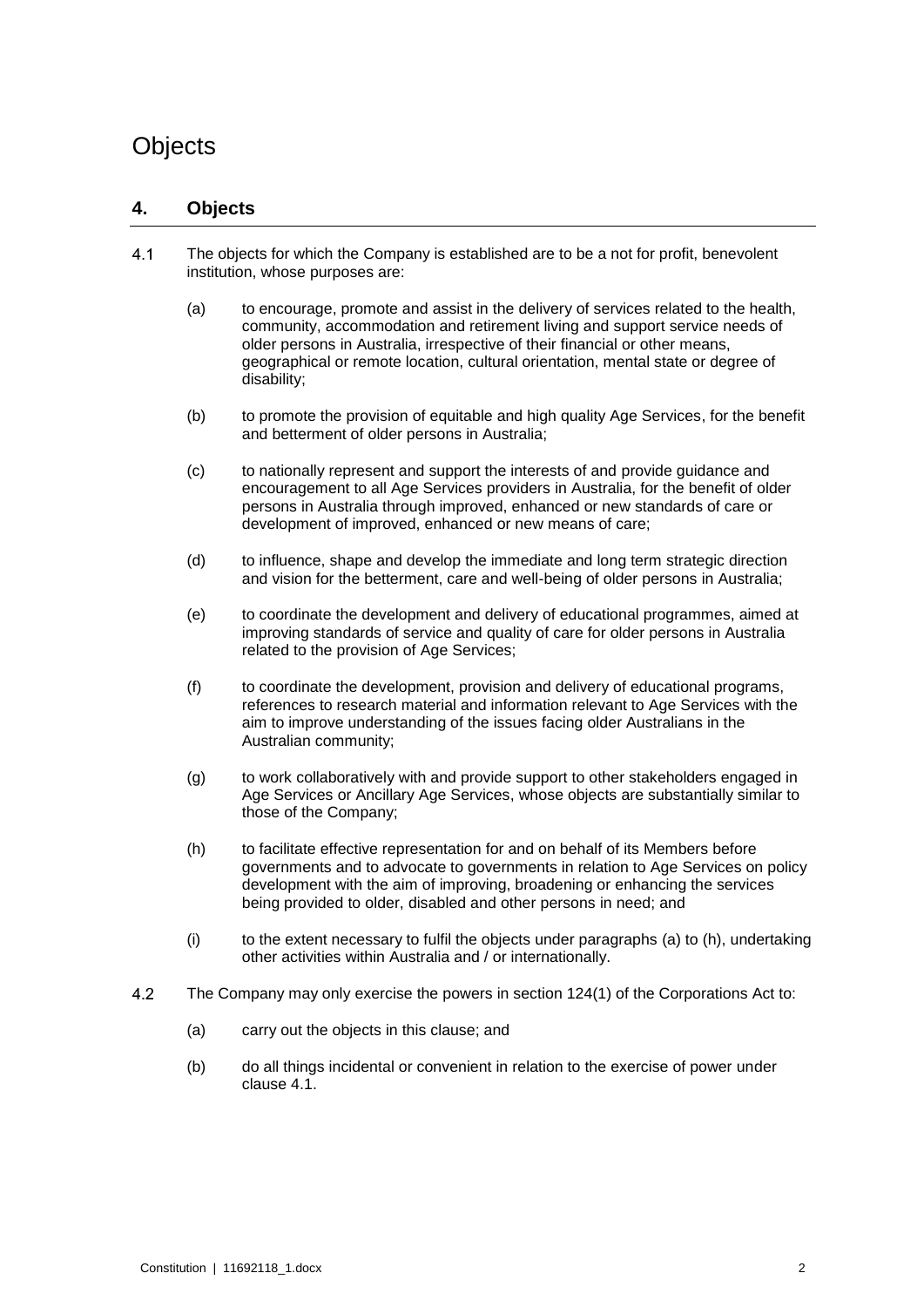#### **5. Income and property of the Company**

- $5.1$ The income and property of the Company will only be applied towards the promotion of the objects of the Company set out in clause [4.](#page-5-3)
- $5.2$ No income or property will be paid or transferred directly or indirectly to any Member of the Company except for payments to a Member:
	- (a) in return for any services rendered or goods supplied in the ordinary and usual course of business to the Company; or
	- (b) of interest at a rate not exceeding current bank overdraft rates of interest for moneys lent.

## Membership

#### **6. Admission**

- $6.1$ The number of Members of the Company is unlimited.
- <span id="page-6-0"></span> $6.2$ The Directors may, in their absolute discretion, admit as a Member of the Company an applicant which:
	- (a) provides Age Services, which are not Ancillary Age Services, and meets any other eligibility criteria for membership as determined by the Directors from time to time;
	- (b) applies for membership to the Company in writing and in a prescribed form; and
	- (c) agrees to be bound by this Constitution and any by-laws, rules and conventions adopted by the Board from time to time.
- 6.3 The Directors may appoint a Delegate to consider applications for membership. The Delegate will be authorised and responsible for determining whether an application should be accepted or rejected.
- 6.4 The Delegate may, for any reason, refer an application to the Board to determine whether an application should be accepted or rejected.
- 6.5 The Delegate or the Directors do not have to give any reason for rejecting an application for membership.
- The Delegate may request from the applicant any additional information or material 6.6 necessary to determine whether to accept or reject the application.
- 6.7 The Board may from time-to-time adopt, amend and / or replace by-laws, rules and conventions establishing and regulating membership, including without limitation as to classes of membership, voting rights, eligibility criteria and Membership Fees.

#### **7. Register of Members**

- $7.1$ Upon acceptance of the application for membership and receipt of payment by the Company of the prescribed Membership Fee from the applicant, the applicant will be admitted as a Member and will be entered into the Register.
- $7.2$ The Secretary must maintain the Register which must include: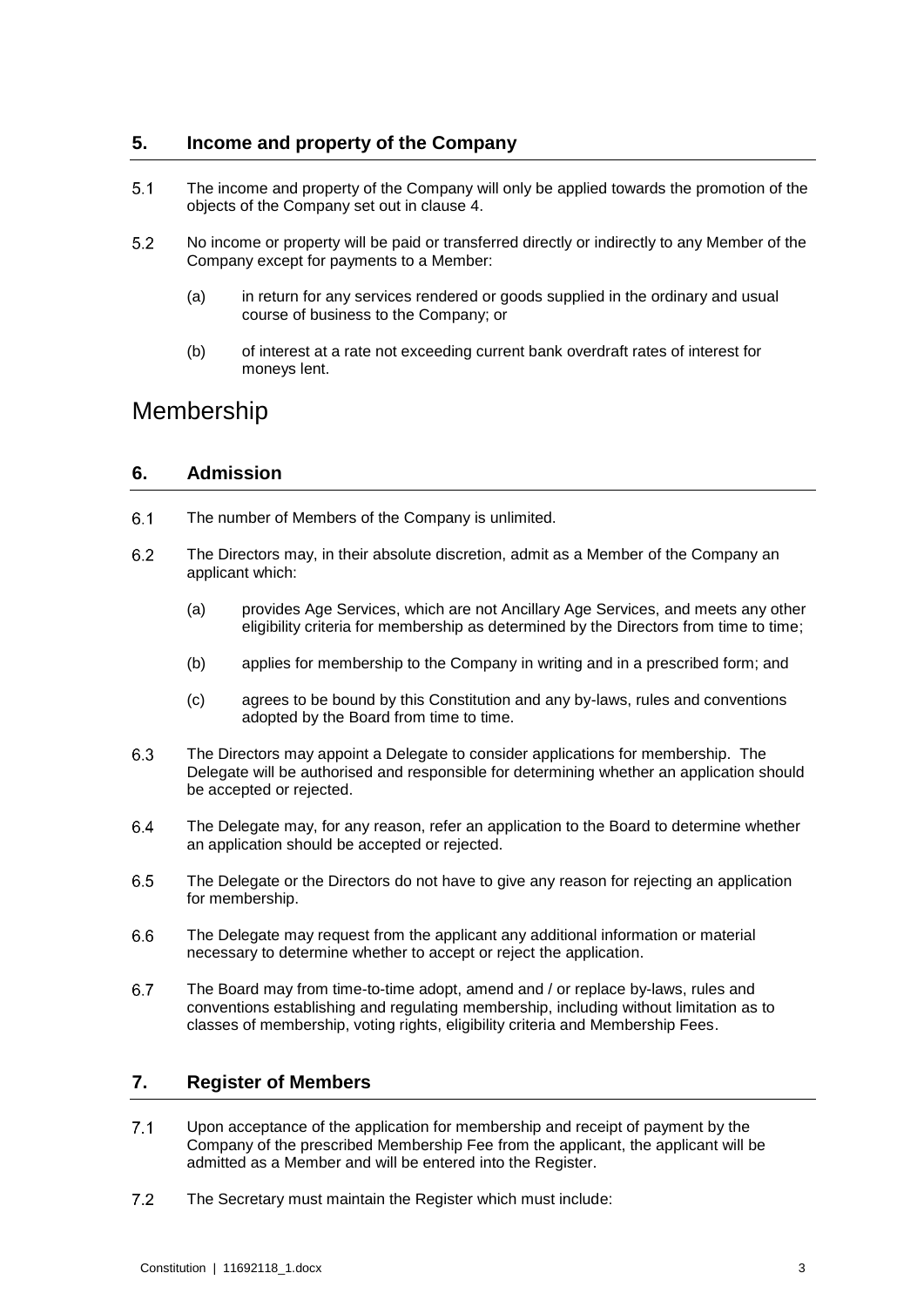- (a) the name and address of each Member;
- (b) the date on which the Member was admitted as a Member of the Company; and
- (c) the date (where applicable) when each Member resigns or ceases to be a Member.
- $7.3$ The Register must be kept at the Company's registered office. The Register will be made available for inspection by any Member for perusal at a time and date convenient to the Secretary and the Member concerned and provided the Member has provided at least seven days written notice to the Company to inspect the Register.
- 7.4 If a Member changes address, it must notify the Secretary in writing of its new address as soon as reasonably practicable.

#### **8. Rights of Members**

- $8.1$ A Member may:
	- (a) vote at general meetings of the Company;
	- (b) be permitted to nominate a representative to serve on committees established from time to time by the Directors, where Directors call for such nominations from Members;
	- (c) enjoy such other privileges as may be determined by the Directors; and
	- (d) where the Directors have determined that the level of Membership Fee payable by each Member may differ on the basis of criteria determined by the Directors, the Directors may resolve that the number of votes cast by a Member will be determined according to the amount of Membership Fee paid as a result of the operation of the criteria or the Membership class held by the Member.
- 8.2 Membership is not transferrable by a Member and a Member may not assign or novate any of its associated rights or obligations without the written consent of the Directors, which may be withheld by the Directors within their absolute discretion.

#### <span id="page-7-1"></span>**9. Membership Fee**

- $9.1$ The Directors may from time to time determine the Membership Fee payable by each Member.
- <span id="page-7-0"></span>The Directors will determine the Membership Fee period, and the Membership Fee will be  $9.2$ due and payable by a Member:
	- (a) for the initial Membership Fee, at the time of applying for Membership; and
	- (b) for all subsequent years, within 90 days from the commencement of the relevant Membership Fee period.

#### **10. Ceasing to be a Member**

- $10.1$ A Member will cease to hold membership with the Company if:
	- (a) the Member resigns from membership by giving notice in writing to the Secretary;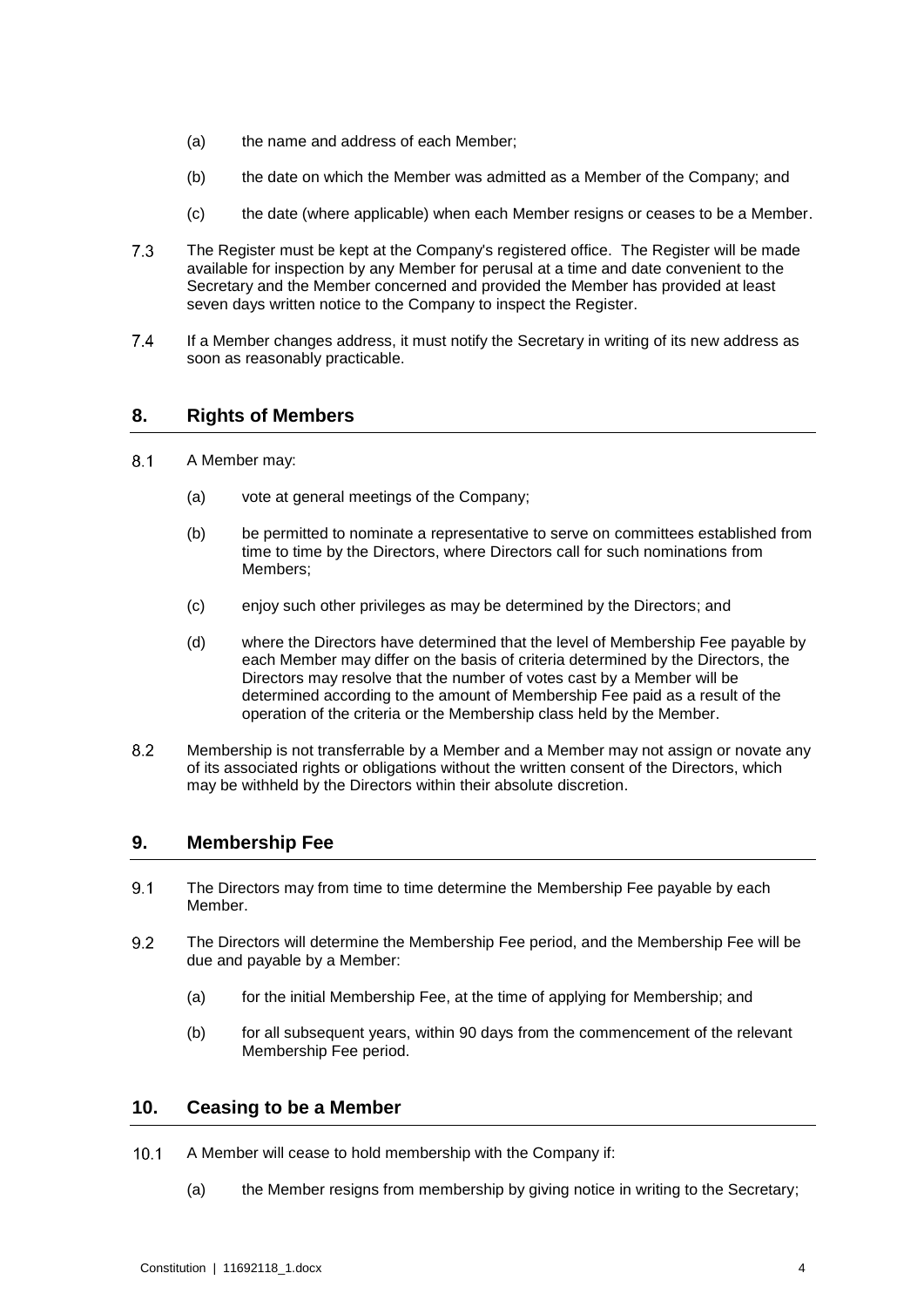- (b) the Member ceases to meet the eligibility criteria for membership set out in [6.2;](#page-6-0)
- (c) the Member fails to pay the Membership Fee in accordance with clause [9.2,](#page-7-0) unless the Directors determine otherwise;
- (d) a liquidator is appointed in connection with the winding-up of the Member;
- (e) an order is made by a Court for the winding-up or the deregistration of the Member; or
- <span id="page-8-0"></span>(f) Directors voting at a duly constituted meeting of Directors pursuant to clause [37.3](#page-19-0) terminate, by resolution, the membership of a Member which, in their opinion, renders it undesirable that they continue to be a Member of the Company.
- $10.2$ The Directors must not vote on a resolution to terminate the membership of a Member, as permitted under clause [10.1\(f\),](#page-8-0) unless the Member:
	- (a) has been given at least 21 days' notice of the resolution; and
	- (b) has had the opportunity to be heard at the meeting at which the resolution is proposed.
- $10.3$ Any Member ceasing to be a Member:
	- (a) will not be entitled to any refund (or part refund) of the Membership Fee; and
	- (b) will remain liable for and will pay to the Company all Membership Fees and moneys which were due at the date it ceased to be a Member.

## Affiliation

#### **11. Affiliates**

- <span id="page-8-1"></span> $11.1$ The Directors may, in their absolute discretion, admit as an Affiliate of the Company an applicant which:
	- (a) provides Ancillary Age Services and who, in the opinion of the Directors, is not eligible to be a Member; and
	- (b) meets any other eligibility criteria determined by the Directors from time to time.
- $11.2$ An Affiliate shall pay such fees and enjoy such privileges as may be determined by the Directors from time to time.
- $11.3$ An Affiliate will cease to be an Affiliate of the Company, if:
	- (a) the Affiliate fails to pay any fees on the terms determined by the Directors from time to time;
	- (b) in the opinion of the Directors, the Affiliate no longer meets the eligibility criteria established pursuant to clause [11.1;](#page-8-1)
	- (c) a liquidator is appointed in connection with the winding-up of the Affiliate;
	- (d) an order is made by a Court for the winding-up or the deregistration of the Affiliate; or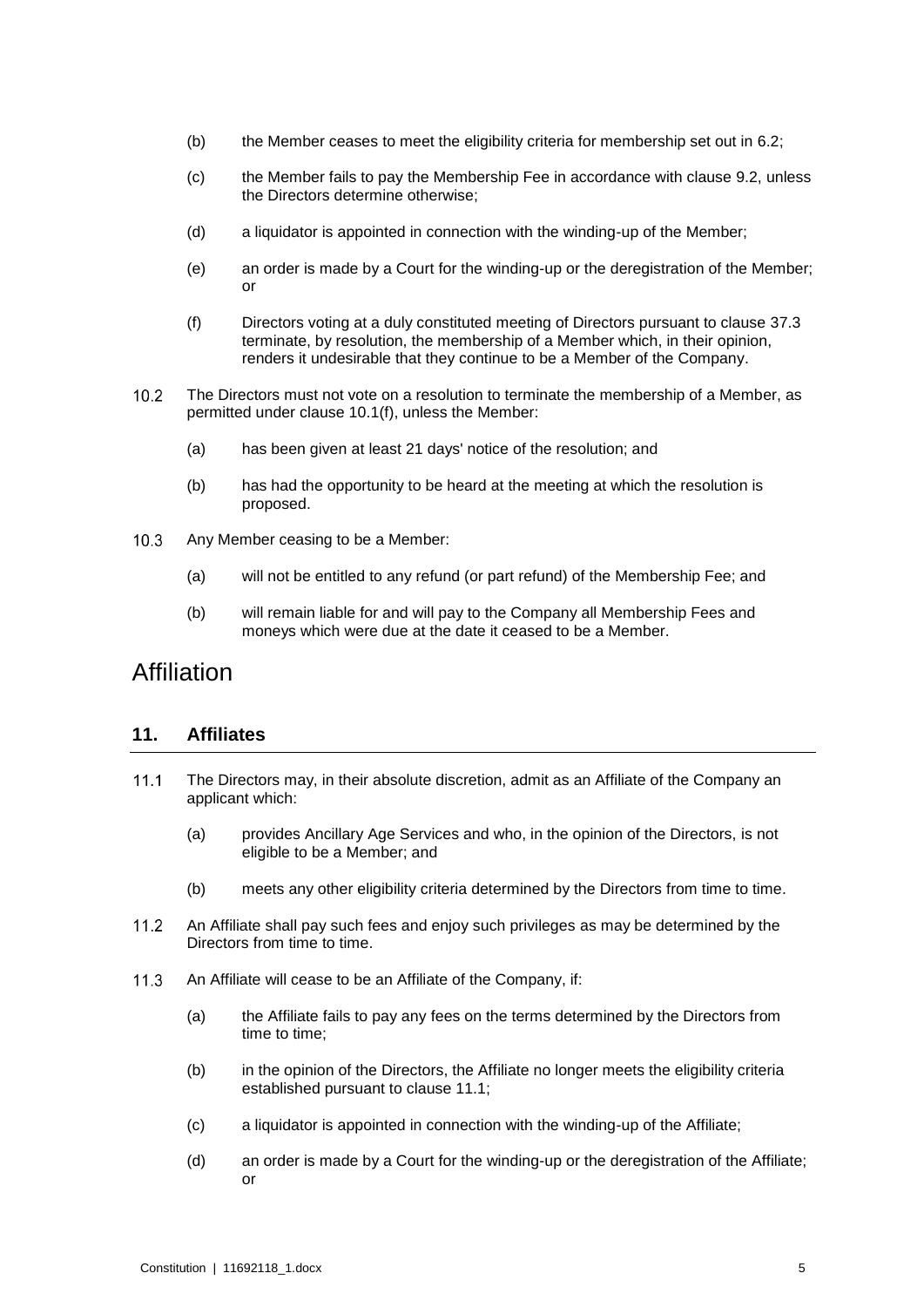- (e) Directors voting at a duly constituted meeting of Directors held pursuant to clause [37.3,](#page-19-0) terminate, by resolution, the affiliation of an Affiliate which, in their opinion, renders it undesirable that they continue to be an Affiliate of the Company.
- $11.4$ Affiliates agree to be bound by this Constitution and any by-laws, rules and conventions adopted by the Board from time to time to the extent applicable to the Affiliate.
- $11.5$ An Affiliate's affiliation is not transferrable by an Affiliate and an Affiliate may not assign or novate any of its associated rights or obligations without the written consent of the Directors, which may be withheld by the Directors within their absolute discretion.

## General meetings

#### **12. Calling general meetings**

- $12.1$ The Company must hold an Annual General Meeting at least once every 12 months and, in any event, within 5 months of the end of the Financial Year.
- $12.2$ A general meeting may be called, at any time, by a minimum of two Directors.
- <span id="page-9-0"></span> $12.3$ A Member may only:
	- (a) request the Directors to call a general meeting; or
	- (b) call and arrange to hold a general meeting,

in accordance with the requirements of the Corporations Act.

#### <span id="page-9-3"></span>**13. Notice of general meeting**

- <span id="page-9-2"></span> $13.1$ Subject to the provisions of the Corporations Act allowing general meetings to be held with shorter notice, at least 21 days written notice (exclusive of the day on which the notice is served or deemed to be served and of the day for which notice is given) must be given to Members of any general meeting.
- <span id="page-9-1"></span> $13.2$ A notice calling a general meeting:
	- (a) must specify the place, date and time of the meeting. If the meeting is to be held in two or more places, the notice must specify the technology that will be used to facilitate the meeting;
	- (b) must state the general nature of the business to be transacted at the meeting; and
	- (c) may specify a place, facsimile number and electronic address for the purposes of proxy appointment.
- $13.3$ The business of the Annual General Meeting may include the following, even if not referred to in the notice of meeting:
	- (a) the appointment of Directors; or
	- (b) the appointment and fixing of the remuneration of the Auditor.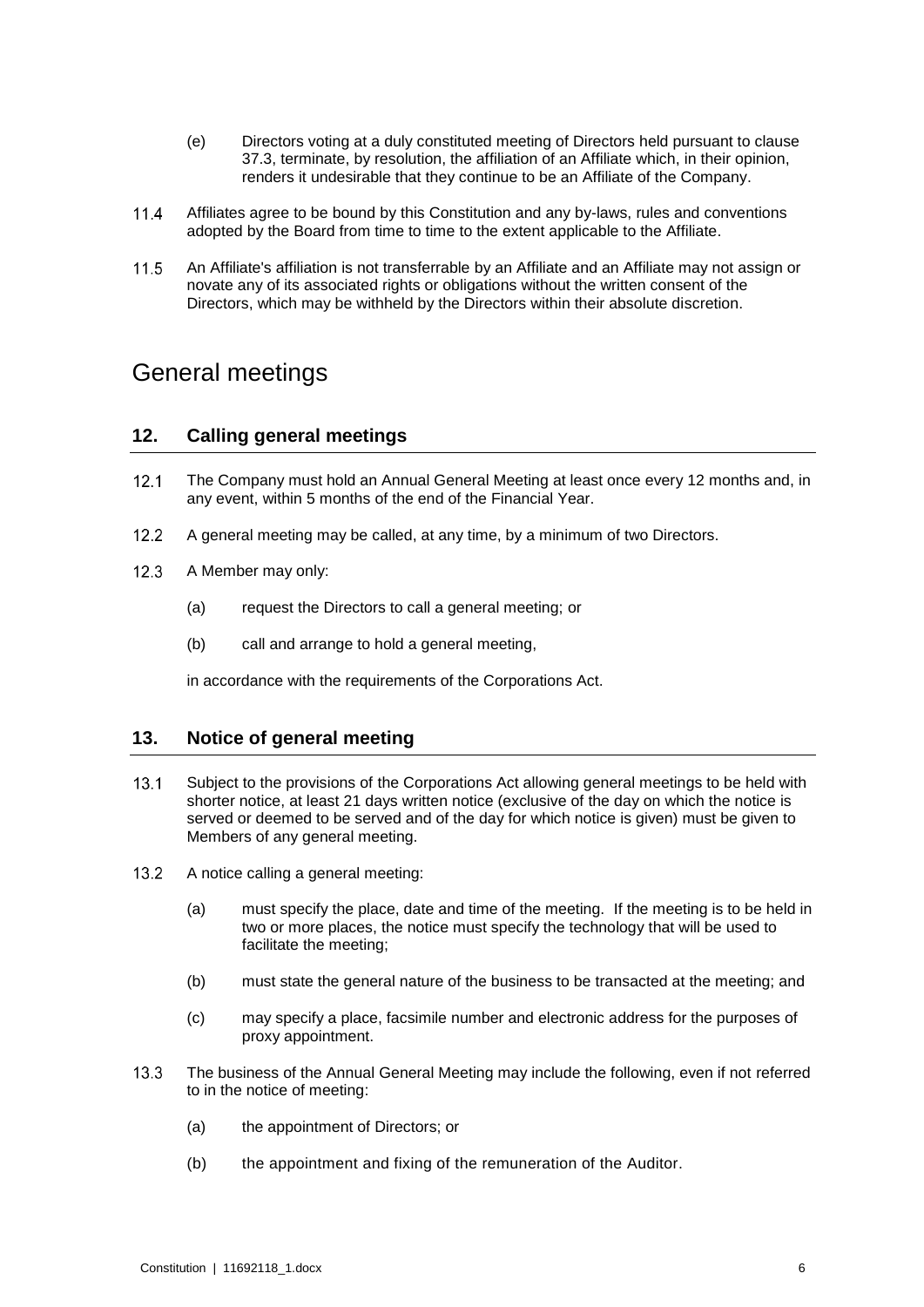- The Directors may postpone or cancel any general meeting prior to the meeting taking  $13.4$ place, whenever they think fit (other than a meeting called as the result of a request under clause [12.3\)](#page-9-0). For the avoidance of doubt, the Directors may not cancel the Annual General Meeting.
- $13.5$ The Directors must give notice of the postponement or cancellation of a general meeting to all persons referred to in clause **Error! Reference source not found.** entitled to receive notices from the Company (including a proxy appointment form) to any Member or the nonreceipt of a notice (or form) by any Member does not invalidate the proceedings at or any resolution passed at the general meeting.

#### <span id="page-10-0"></span>**14. Attending a general meeting**

 $14.1$ The Directors may invite third parties, including the Auditor, to attend a general meeting of the Members. The third party may be invited to give an address or presentation at the general meeting and answer questions of the Members and the Directors but is not entitled to vote on matters considered at the general meeting.

#### **15. Persons entitled to notice**

- $15.1$ Notice of every general meeting must be given to:
	- (a) every Member;
	- (b) every Director;
	- (c) the Secretary;
	- (d) the Auditor; and
	- (e) a third party invited to attend in accordance with clause [14.](#page-10-0)
- $15.2$ No other person is entitled to receive notice of a general meeting, unless otherwise determined by the Directors.

## Proceedings at general meetings

#### **16. Quorum**

- $16.1$ No business may be transacted at a general meeting unless a quorum of Members is present when the meeting proceeds to business.
- A quorum of Members is ten Members, at least seven of which must be present, through 16.2 their Member Representative or by proxy, at one of the places specified in the notice made under clause [13.2.](#page-9-1)
- $16.3$ If a quorum is not present within 30 minutes after the time appointed for a general meeting:
	- (a) if the general meeting was called on the requisition of Members, it is automatically dissolved; or
	- (b) in any other case: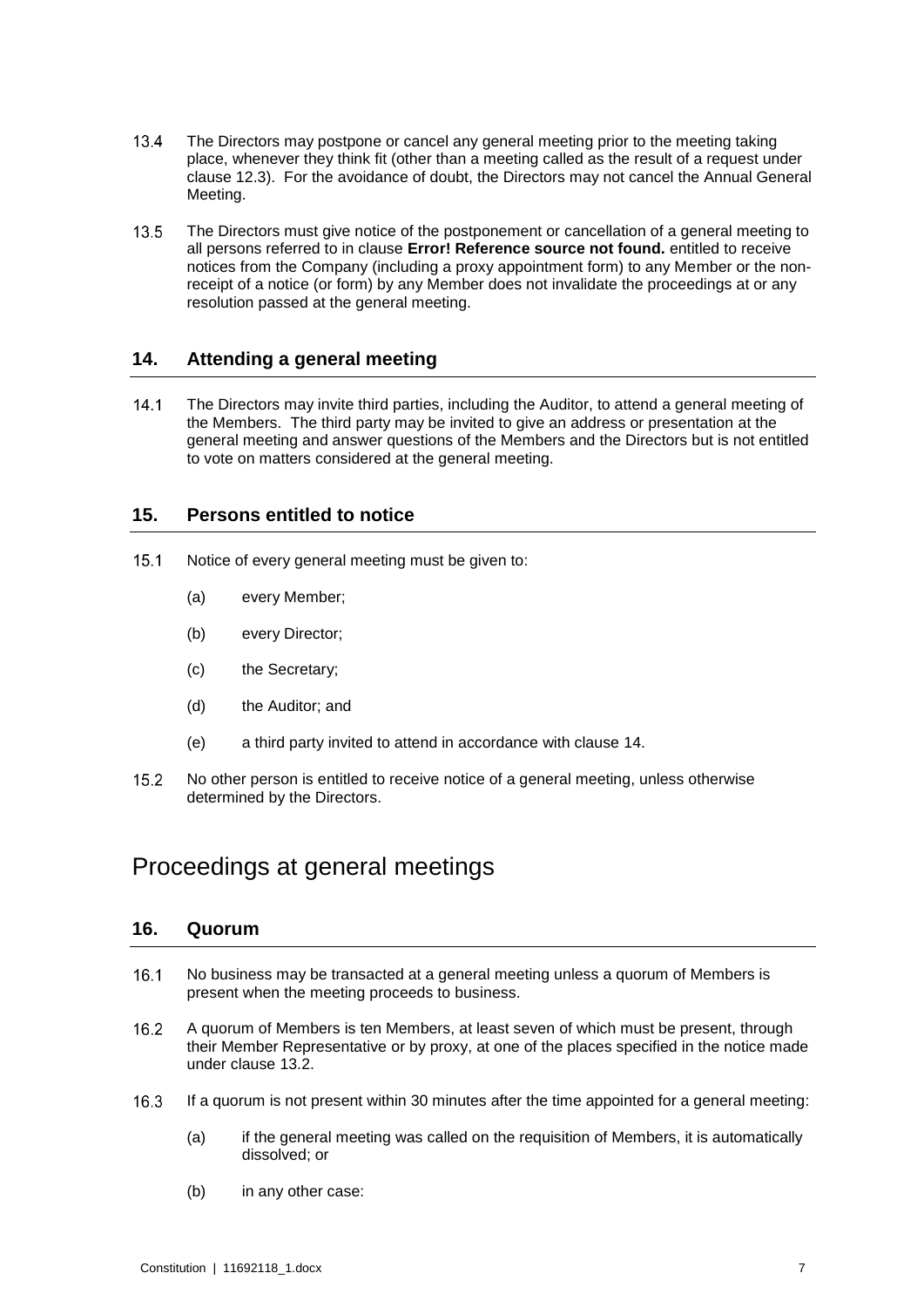- (i) it will stand adjourned to the same time and place seven days after the meeting, or to another day, time and place determined by the Directors; and
- (ii) if at the adjourned general meeting a quorum is not present within 30 minutes after the time appointed for the general meeting, the Members present will constitute a quorum.

#### **17. Chair of general meeting**

- The Chairperson, or in the Chairperson's absence the Deputy Chairperson, of Directors'  $17.1$ meetings will be the Chair of a general meeting.
- <span id="page-11-0"></span> $17.2$ The Directors present may elect an alternative Chair of a general meeting if:
	- (a) there is no Chairperson or Deputy Chairperson;
	- (b) the Chairperson or Deputy Chairperson is not present within 15 minutes after the time appointed for the start of the general meeting; or
	- (c) the Chairperson or Deputy Chairperson is unwilling to act as Chair of the general meeting.
- $17.3$ If no election is made under clause [17.2,](#page-11-0) then:
	- (a) the Members may elect one of the Directors present as Chair; or
	- (b) if no Director is present or is willing to take the Chair, the Members may elect one of the Member Representatives present as Chair for that general meeting.
- If there is a dispute at a general meeting about a question of procedure, the Chair of the 17.4 general meeting may determine the question.
- 17.5 The Chair of a general meeting does not have a casting vote in addition to his or her deliberative vote.

#### **18. Adjournment**

- 18.1 The Chair of a general meeting at which a quorum is present:
	- (a) in his or her discretion may adjourn the general meeting with the Members' consent; and
	- (b) must adjourn the general meeting if the Members direct him or her to do so.
- 18.2 An adjourned general meeting may take place at a different venue to the initial general meeting.
- $18.3$ The only business that can be transacted at an adjourned general meeting is the unfinished business of the initial general meeting.
- 18.4 Notice of an adjourned general meeting must only be given in accordance with clause [13.1](#page-9-2) if a general meeting has been adjourned for more than 21 days.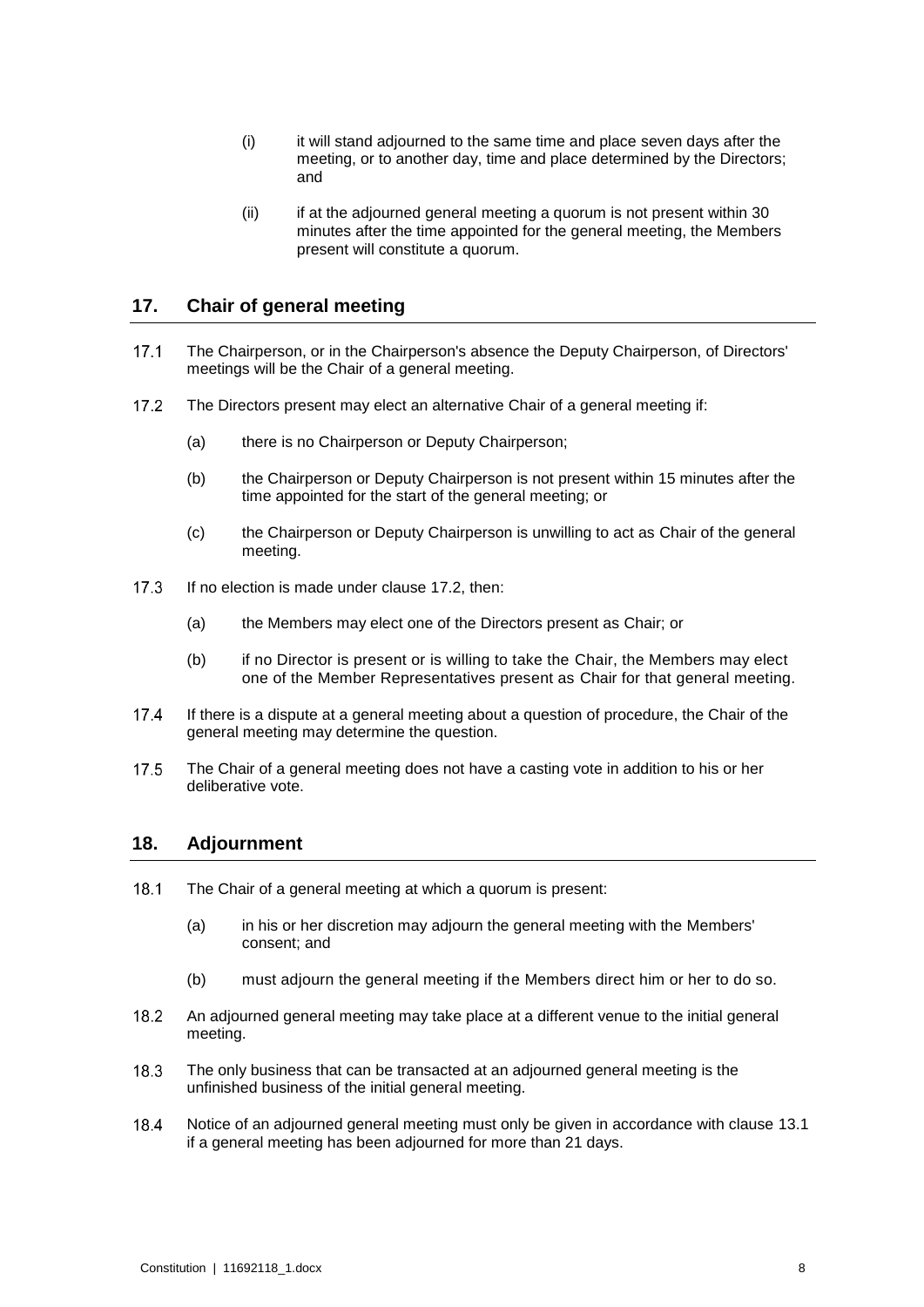#### <span id="page-12-0"></span>**19. Decision on questions at general meetings**

- 19.1 Matters at a general meeting are resolved by Members as either a general resolution or a Special Resolution.
- 19.2 Matters that require a Special Resolution are set out in Schedule 2.
- $19.3$ All other matters are determined by a general resolution in accordance with the procedures set out in this clause [19.](#page-12-0)
- A resolution put to the vote of a meeting is decided on a show of hands unless a poll is 19.4 demanded in accordance with the Corporations Act.
- $19.5$ Unless a poll is demanded:
	- (a) a declaration by the Chair that a resolution has been carried, carried by a specified majority, or lost; and
	- (b) an entry to that effect in the minutes of the meeting,

are conclusive evidence of the fact without proof of the number or proportion of the votes in favour of or against the resolution.

- 19.6 The demand for a poll may be withdrawn.
- 19.7 A decision of Members at a general meeting may not be impeached or invalidated on the grounds that a person voting at the general meeting was not entitled to do so.

#### **20. Taking a poll**

- $20.1$ A poll will be taken when and in the manner that the Chair directs.
- 20.2 The result of the poll will form the resolution of the meeting at which the poll was demanded.
- <span id="page-12-1"></span> $20.3$ The Chair of a general meeting may determine any dispute about the admission or rejection of a vote.
- 20.4 The Chair's determination under clause [20.3,](#page-12-1) if made in good faith, will be final and conclusive.
- $20.5$ A poll demanded on the election of the Chair or the adjournment of a general meeting must be taken immediately.
- $20.6$ After a poll has been demanded at a general meeting, the general meeting may continue for the transaction of business other than the question on which the poll was demanded.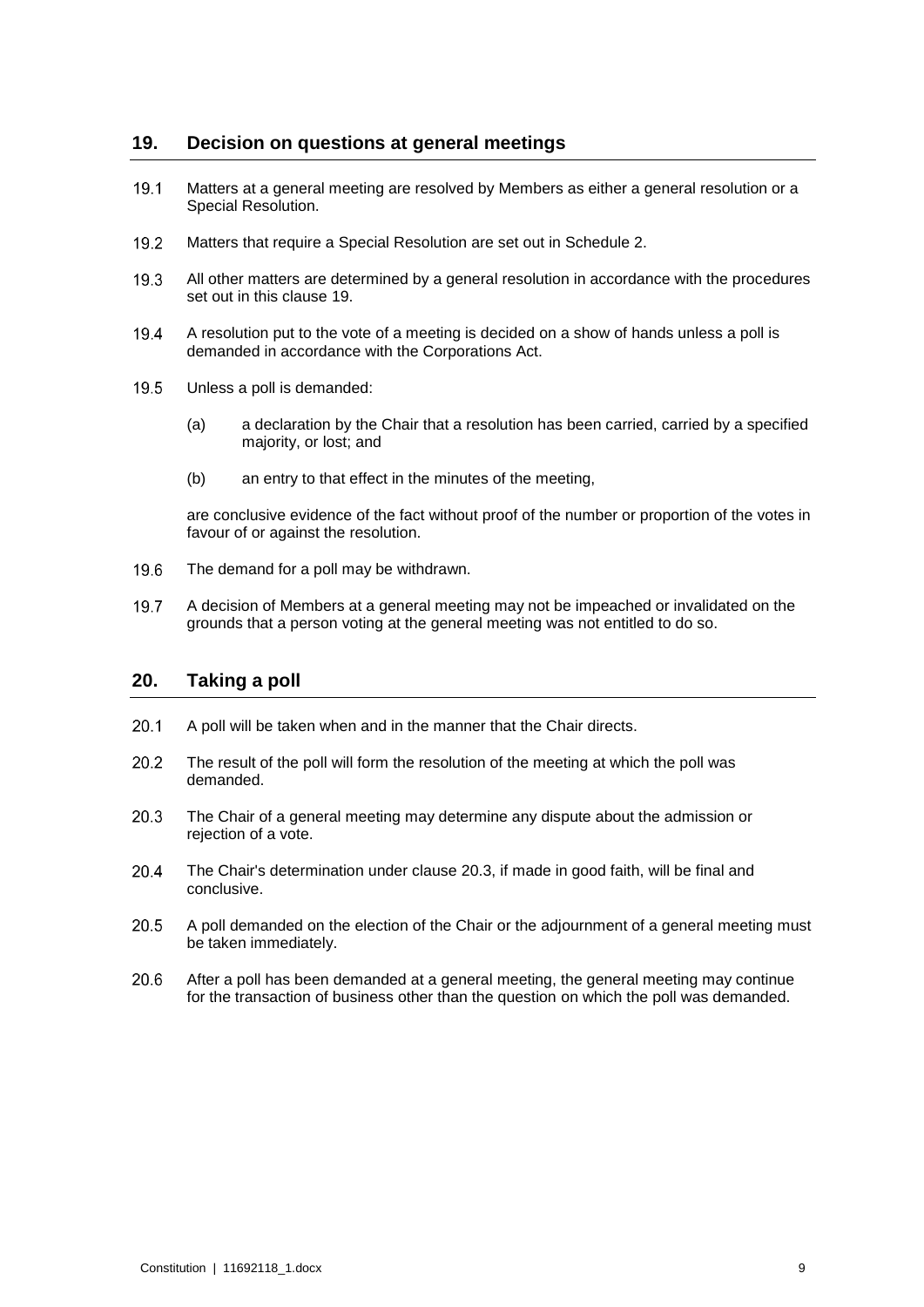## Votes of Members

#### **21. Entitlement to vote**

- <span id="page-13-1"></span> $21.1$ A Member must, by written notice to the Secretary, appoint a person to act as its Member Representative in all matters connected with the company as permitted by the Corporations Act.
- $21.2$ The Member Representative must be at least 18 years of age.
- $21.3$ A Member may replace its Member Representative at any time by written notice to the Secretary.
- 21.4 The Directors may determine that at any general meeting, a Member who is entitled to attend that meeting is entitled to a direct vote. A direct vote includes a vote delivered to the Company by post, fax or other electronic means approved by the Directors. The Directors may specify the form, method and timing of giving a direct vote at a meeting in order for the vote to be valid.

#### **22. Objections**

- $22.1$ An objection to the qualification of a voter may only be raised at the general meeting or adjourned general meeting at which the voter tendered its vote.
- $22.2$ An objection must be referred to the Chair of the general meeting, whose decision is final.
- $22.3$ A vote which the Chairperson allows despite an objection is valid for all purposes.

#### **23. Votes by proxy**

- 23.1 If a Member appoints a proxy or proxies, the proxy or proxies may vote on a poll or a show of hands.
- 23.2 A proxy need not be a Member.
- 23.3 A proxy may demand or join in demanding a poll.
- 23.4 A proxy may vote or abstain as he or she chooses except where the appointment of the proxy directs the way the proxy is to vote on a particular resolution. If a proxy votes at all, the proxy will be deemed to have voted all directed proxies in the manner directed.

#### **24. Document appointing proxy**

- <span id="page-13-0"></span> $24.1$ An appointment of a proxy is valid if it is signed by the Member making the appointment and contains the information required by section 250A(1) of the Corporations Act.
- 24.2 For the purposes of clause [24.1,](#page-13-0) an appointment received at an electronic address will be taken to be signed by the Member if:
	- (a) a personal identification code allocated by the Company to the Member has been input into the appointment; or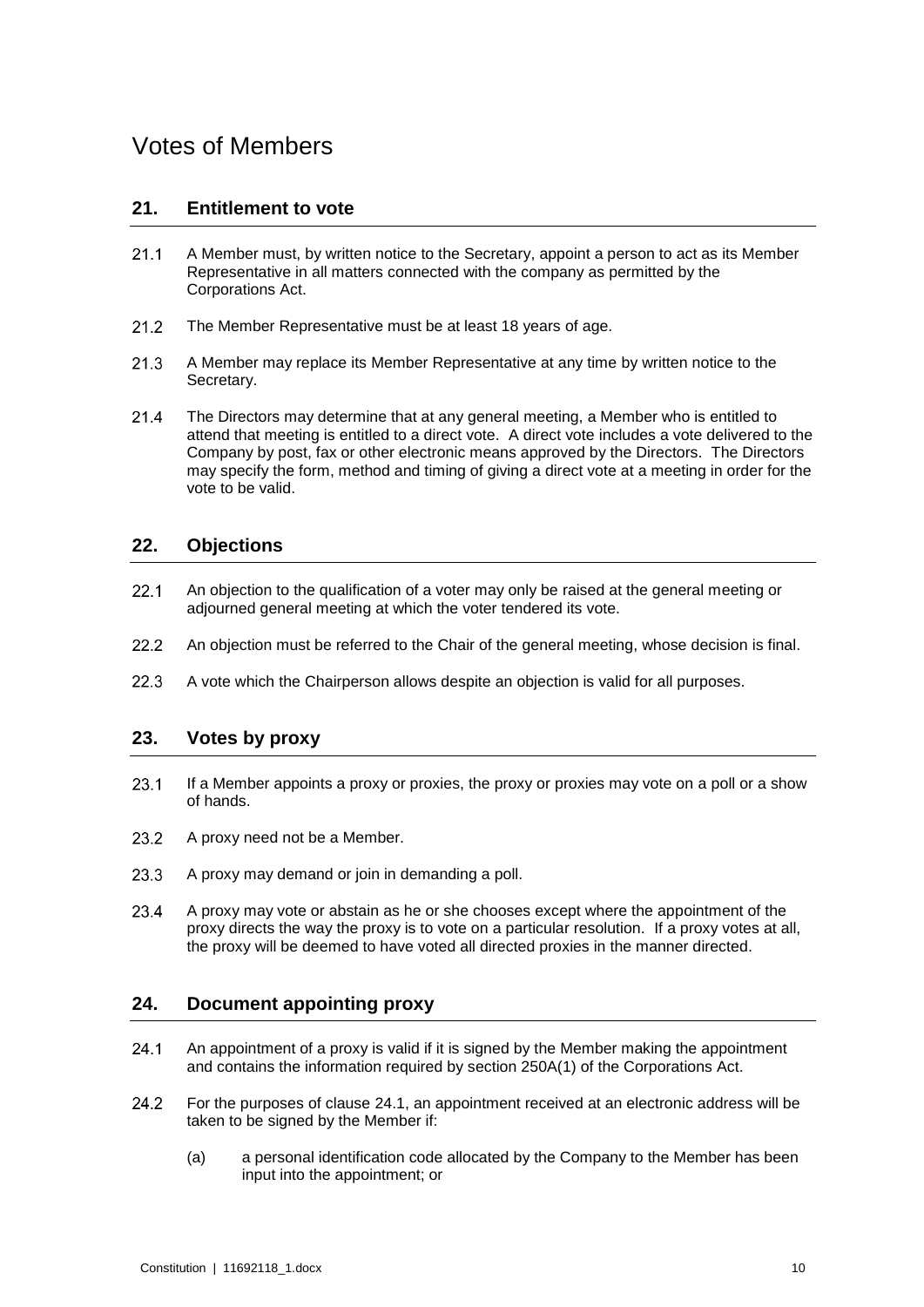- (b) the appointment has been verified in another manner approved by the Directors.
- 24.3 A proxy's appointment is valid at an adjourned general meeting.
- 24.4 A proxy may be appointed for all general meetings or for any number of general meetings or for a particular purpose.
- 24.5 Unless otherwise provided for in the proxy's appointment, the appointment of the proxy will be taken to confer an authority for the proxy to vote in a manner as the proxy sees fit.
- 24.6 If a proxy appointment is signed by the Member but does not name the proxy or proxies in whose favour it is given, the Chairperson may either cast as proxy or complete the appointment by inserting the name or names of one or more Directors or the Secretary.

#### **25. Lodgement of proxy**

- $25.1$ The written appointment of a proxy or attorney must be received by the Company, at least 48 hours (unless otherwise specified in the notice of meeting to which the proxy relates) before:
	- (a) the time for holding the general meeting or adjourned general meeting at which the appointee proposes to vote; or
	- (b) the taking of a poll on which the appointee proposes to vote.
- $25.2$ The Company receives an appointment of a proxy and any power of attorney or other authority under which it was executed when they are received at:
	- (a) the Company's registered office;
	- (b) a facsimile number at the Company's registered office; or
	- (c) a place, facsimile number or electronic address specified for that purpose in the notice of meeting.

#### **26. Validity**

A vote cast in accordance with an appointment of proxy will be valid unless any written notification from the appointer of the revocation of appointment is received by the Company before the relevant general meeting or adjourned general meeting.

#### <span id="page-14-0"></span>**27. Postal or electronic ballot**

- $27.1$ Subject to the provisions of the Corporations Act, the Directors may, in their absolute discretion, submit any question or resolution to the vote of all Members entitled to a vote at a general meeting of the Company by means of a postal or electronic ballot in such form and returnable in such manner as the Directors decide, provided that notice of any postal or electronic ballot shall be given to each Member in the manner provided in clause [13.](#page-9-3)
- $27.2$ A resolution or Special Resolution approved by the Members voting by such ballot shall have the same force and effect as such a resolution would have if carried by a majority (or in the case of a Special Resolution, 75%) of the Members at a duly constituted general meeting of the Company competent to pass such a resolution.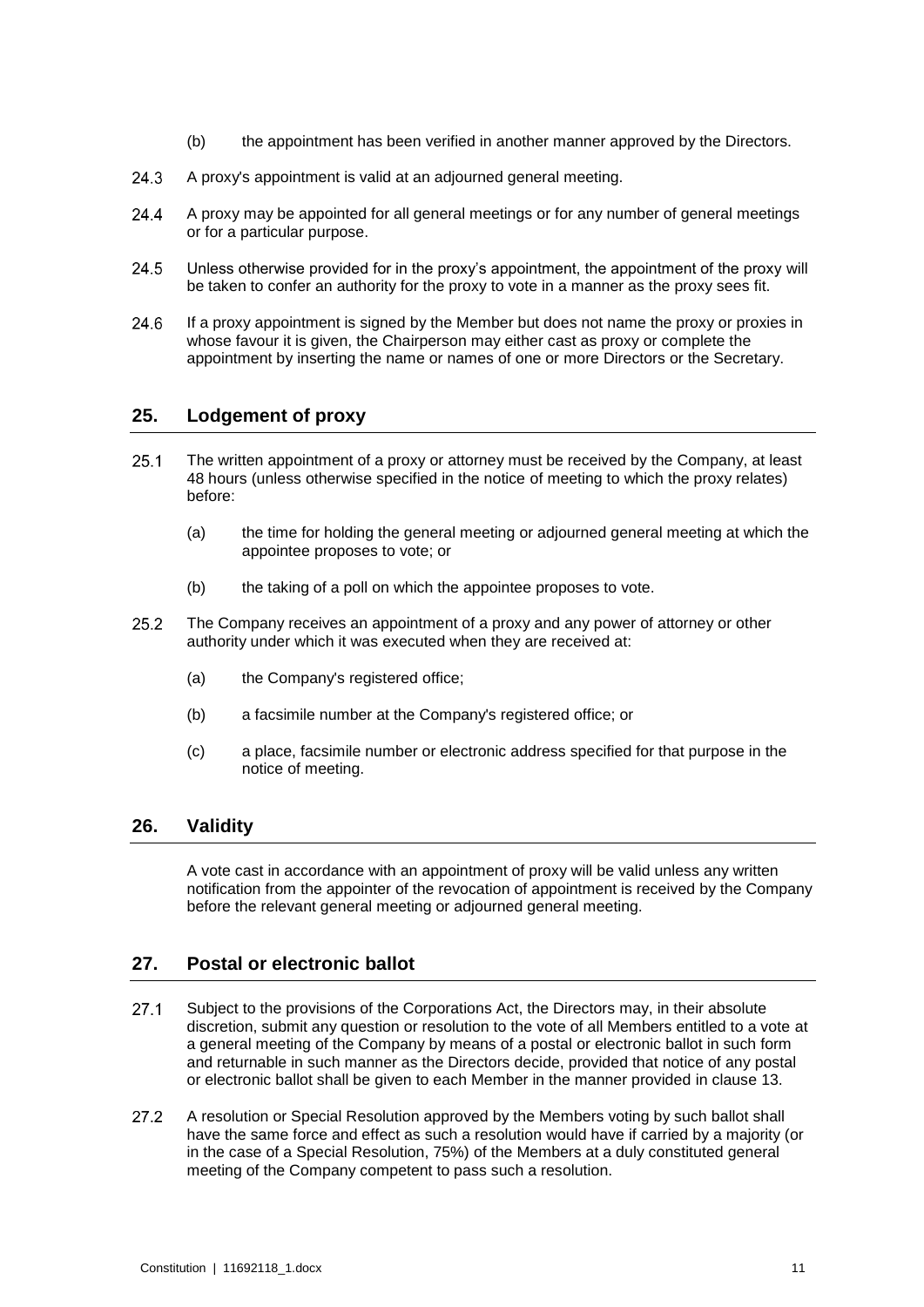## <span id="page-15-5"></span>Appointment and removal of Directors

#### **28. Number of Directors**

- <span id="page-15-4"></span><span id="page-15-2"></span>28.1 The Board shall comprise the following persons:
	- (a) up to four persons appointed by the Directors who, in the opinion of the Directors, possess such qualifications or experience in any discipline, profession or field of knowledge which may be beneficial to the Company and who are not an Officer of a Member (**Independent Directors**);
	- (b) up to two persons appointed by the Directors who are Officers of Members which have Operations located in at least three States and Territories of Australia (**Multi State Directors**); and
	- (c) up to five persons elected by the Members having regard to the eligibility criteria set out in clause [28.2](#page-15-0) (**Elected Directors**).
- <span id="page-15-1"></span><span id="page-15-0"></span>28.2 The following persons are eligible for election pursuant to clause [28.1\(c\):](#page-15-1)
	- (a) one person who is an Officer of a Member which has at least 50 percent of Operations located in Queensland;
	- (b) one person who is an Officer of a Member which has at least 50 percent of Operations located in New South Wales and/or the Australian Capital Territory;
	- (c) one person who is an Officer of a Member which has at least 50 percent of Operations located in Victoria and/or Tasmania;
	- (d) one person who is an Officer of a Member which has at least 50 percent of Operations located in South Australia and/or the Northern Territory; and
	- (e) one person who is an Officer of a Member which has at least 50 percent of Operations located in Western Australia.

#### **29. Term**

- <span id="page-15-6"></span>29.1 An Independent Director will hold office for a term of up to 3 years from the date of their appointment, as determined by the Directors at the time of the appointment, after which he or she must retire from office. A retiring Independent Director is eligible for reappointment pursuant to clauses [28.1\(a\)](#page-15-2) and [29.4.](#page-15-3)
- <span id="page-15-7"></span>29.2 A Multi State Director will hold office for a term of up to 3 years from the date of their appointment, as determined by the Directors at the time of the appointment, after which he or she must retire from office. A retiring Multi State Director is eligible for reappointment pursuant to clauses [28.1\(b\)](#page-15-4) and [29.4.](#page-15-3)
- <span id="page-15-8"></span>29.3 An Elected Director will hold office for a term of 3 years (or a shorter or longer period to align with the third Annual General Meeting after their election), after which he or she must retire from office. A retiring Elected Director is eligible for re-election pursuant to clauses [28.1\(c\)](#page-15-1) and [29.4.](#page-15-3)
- <span id="page-15-3"></span>29.4 Subject to meeting eligibility in accordance with clause [28,](#page-15-5) an Independent or Multi State Director who has retired from office in accordance with clauses [29.1](#page-15-6) or [29.2](#page-15-7) may be reappointed by the Board for a further term of up to 3 years. An Elected Director who has retired from office in accordance with clause [29.3](#page-15-8) may be re-elected by the Members for a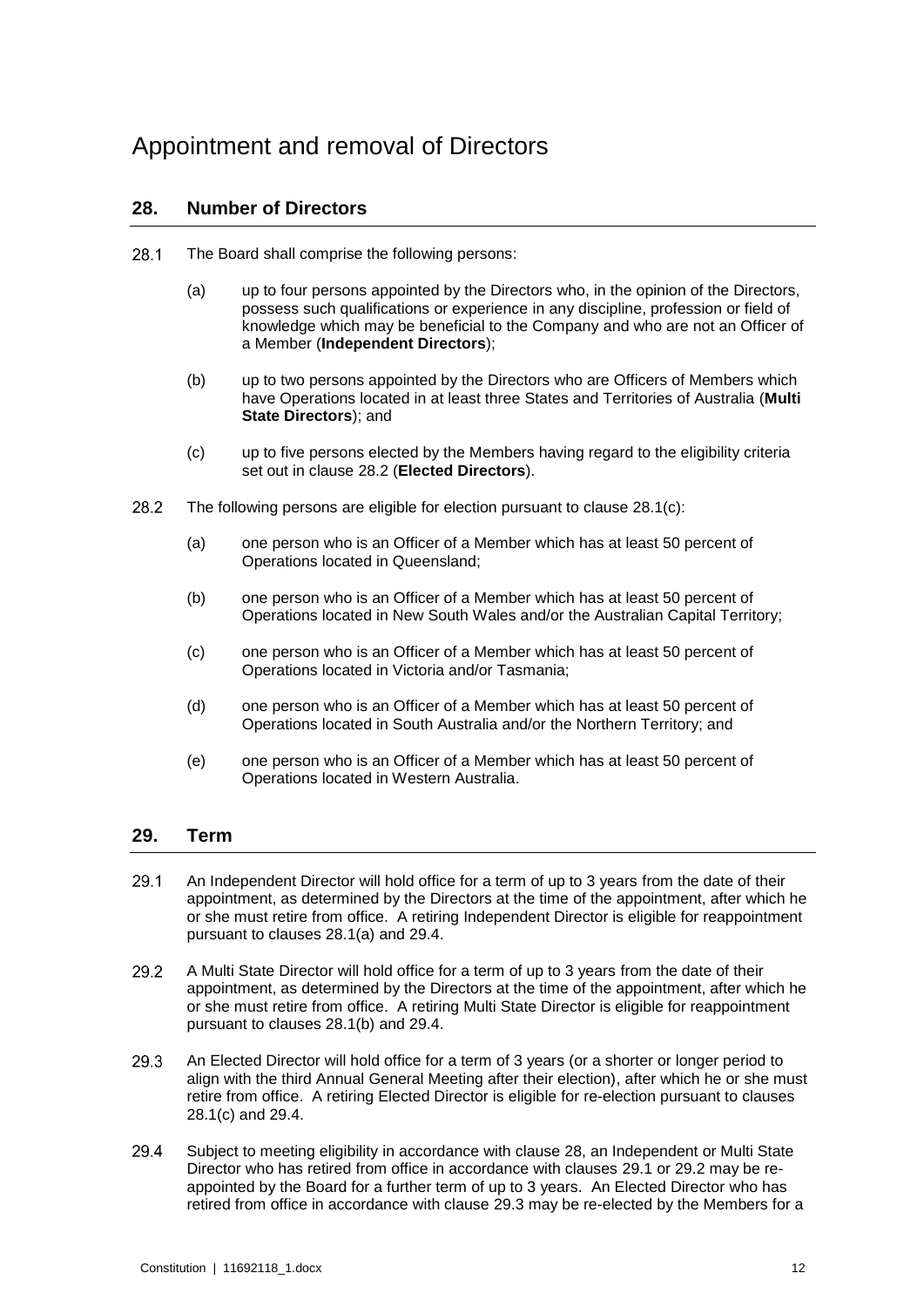further term of up to 3 years. A Director may only hold a position on the Board for a maximum of 12 continuous years.

#### <span id="page-16-0"></span>**30. Elected Directors**

- $30.1$ The Directors must call for nominations for an Elected Director's position that is scheduled for election at a particular Annual General Meeting prior to the time notice of that Annual General Meeting must be circulated to Members.
- $30.2$ Where an election is necessary for an Elected Director, an election will be held at the Annual General Meeting or in accordance with clause [27.](#page-14-0) If there is only one nominee eligible to fill a position of an Elected Director, that nominee is deemed to have been elected into the position of the Elected Director.
- $30.3$ The Directors may specify the format and protocols to apply for any election necessary under this clause [30](#page-16-0) where two or more nominees receive equal votes.
- 30.4 For the avoidance of doubt, all Members may vote in any election of an Elected Director that is required under clause [28.1\(c\),](#page-15-1) irrespective of whether or not the Member operates a facility or offers a service in the jurisdiction for which the election is being conducted.

#### **31. Casual vacancies**

- $31.1$ Where the office of an Independent Director or Multi State Director becomes vacant, the Directors may appoint their successor in accordance with clause [28.1\(a\)](#page-15-2) or [28.1\(b\)](#page-15-4) (as relevant).
- $31.2$ Where the office of an Elected Director becomes vacant, the Directors may appoint a person who is an Officer of a Member which has at least 50 percent of Operations located in the jurisdiction of the departing Elected Director, to serve the remainder of the term of the departed Elected Director.

#### **32. Less than minimum number of Directors**

 $32.1$ The Directors may continue to act notwithstanding a vacancy in their number, however if the number of Directors falls below 3, then for so long as the number is below this minimum, the Directors shall only act for the purposes of filling up vacancies or convening a general meeting of the Company.

#### <span id="page-16-1"></span>**33. Suspension or Removal of Directors**

- $33.1$ If the conduct or position of any Elected Director is such that continuance in office appears to the majority of the Directors to render it undesirable that they continue to be a Director of the Company, the Directors at a Directors' meeting called specifically for that purpose may suspend and recommend to Members the removal of that Elected Director.
- 33.2 Within 30 days of the suspension, the Directors must call a general meeting, at which the Members may either confirm the removal of the Elected Director from office in accordance with clause [35](#page-17-0) or annul the suspension and reinstate the Elected Director.
- $33.3$ The Elected Director must be informed that he or she may: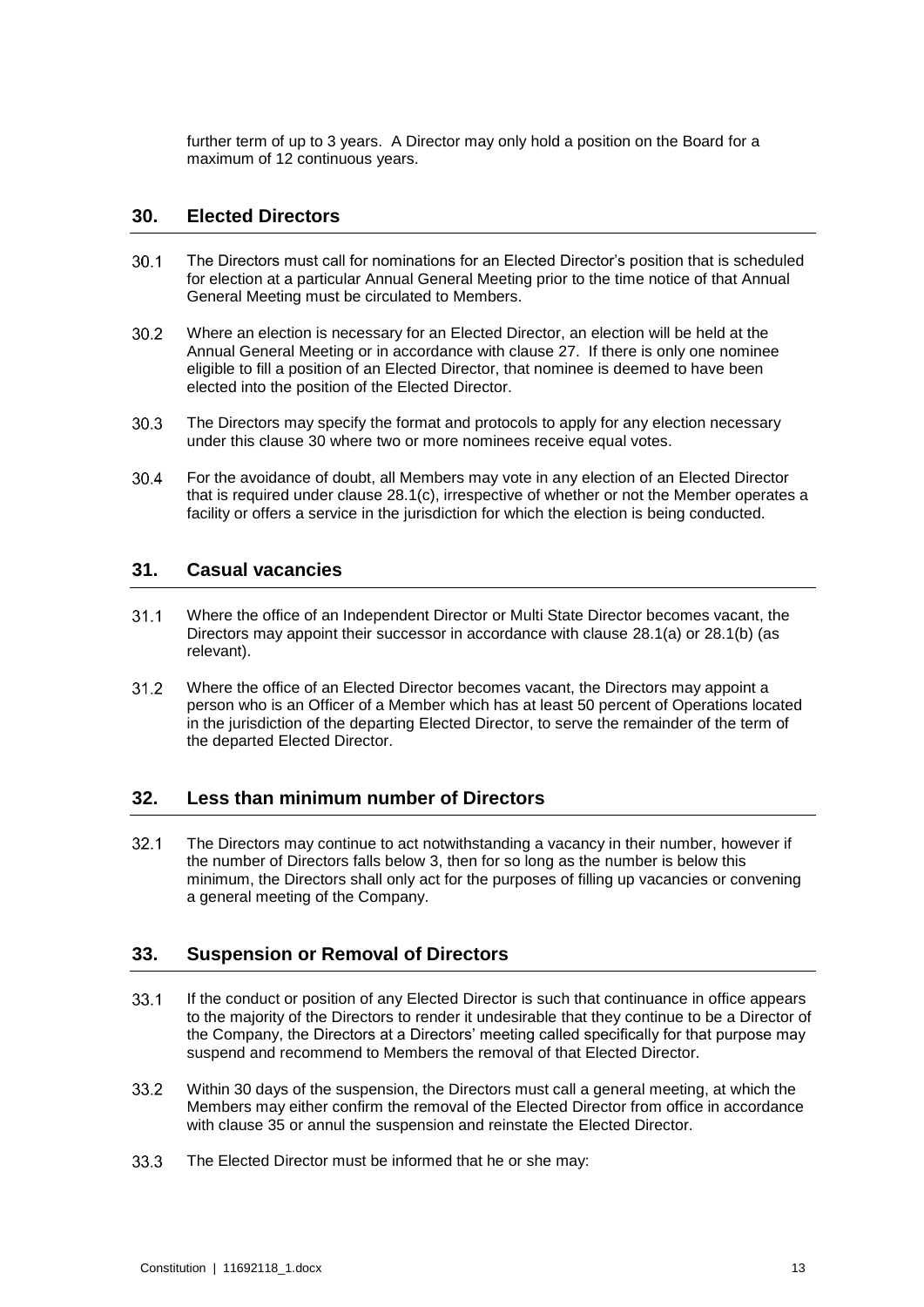- (a) submit a written statement to the Company for circulation to the Members before the general meeting at which the resolution is to be put to a vote; and
- (b) speak to the motion to remove the Elected Director at the general meeting at which the resolution is to be put to a vote.
- 33.4 At least 21 days' notice must be given to the Members of a general meeting at which the resolution for the removal of an Elected Director is proposed. The notice must set out the proposed resolution and the grounds for the proposed resolution.
- $33.5$ If the conduct or position of any Independent or Multi State Director is such that continuance in office appears to the majority of the Directors to render it undesirable that they continue to be a Director of the Company, the Directors at a Directors' meeting called specifically for that purpose may remove that Director.

#### <span id="page-17-1"></span>**34. Chairperson and Deputy Chairperson**

- $34.1$ The Directors must appoint an Independent Director to be Chairperson.
- 34.2 The Chairperson shall hold office for a period as determined by the Directors (provided the term does not exceed 3 years) and may be reappointed for further terms, subject to clause [29.4.](#page-15-3)
- $34.3$ The Directors must appoint one of the Directors to be Deputy Chairperson. The Deputy Chairperson shall hold office for a period as determined by the Directors (provided the term does not exceed 3 years) and may be reappointed for further terms, subject to clause [29.4.](#page-15-3)
- 34.4 The Chairperson will be the Chair of any meeting of the Directors.
- $34.5$ If no Chairperson or Deputy Chairperson is appointed or if the Chairperson or Deputy Chairperson is not present at any Directors' meeting within 10 minutes after the time appointed for the meeting to begin, the Directors present must appoint one of their number to be Chair of the meeting.
- <span id="page-17-0"></span>34.6 If there is a dispute at a meeting of the Directors about a question of procedure, the Chair of the meeting may determine the question.

#### **35. Vacation of office**

- $35.1$ The office of a Director immediately becomes vacant if the Director:
	- (a) is prohibited by the Corporations Act, the ACNC Act or any other applicable law from holding office or continuing as a Director;
	- (b) is liable to have a person appointed, under a law relating to the administration of estates of persons who through mental or physical incapacity are incapable of managing their affairs, to administer it, or becomes in the opinion of the Directors incapable of performing his or her duties;
	- (c) resigns by notice in writing to the Company;
	- (d) is removed by a resolution of the Company in accordance with the Corporations Act;
	- (e) is absent from Directors' meetings for six consecutive months without leave of absence from the Directors;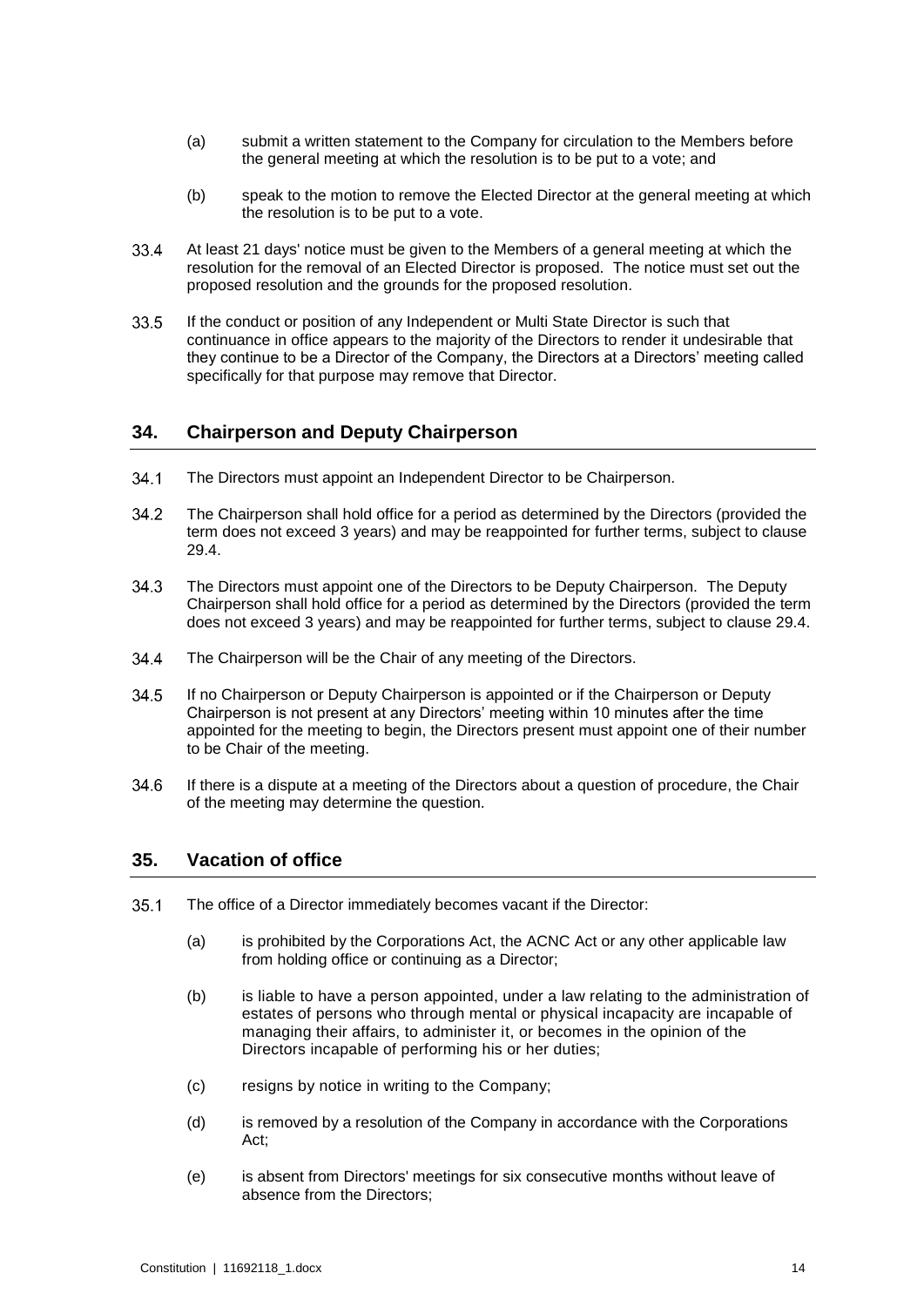- (f) in the case of a Multi-State Director :
	- (i) the Member of which the Director is an Officer ceases to be a Member;
	- (ii) the Member of which the Director is an Officer ceases to have Operations in at least 3 States or Territories;
	- (iii) the Director ceases to be an Officer of that Member; or
	- (iv) the Director is removed pursuant to clause [33;](#page-16-1)
- (g) in the case of an Elected Director:
	- (i) the Member of which the Director is an Officer ceases to have at least 50 per cent of Operations located in the jurisdiction or jurisdictions represented by the Director;
	- (ii) the Member of which the Director is an Officer ceases to be a Member;
	- (iii) the Director ceases to be an Officer of that Member; or
	- (iv) the Director is removed pursuant to clause [33;](#page-16-1)
- (h) in the case of an Independent Director:
	- (i) is considered by the Directors to be no longer independent for the purposes of clause [28.1\(a\);](#page-15-2) or
	- (ii) the Director is removed pursuant to clause [33;](#page-16-1) or
- (i) is directly or indirectly interested in any contract or proposed contract with the Company and fails to declare the nature of the interest as required by the Corporations Act.

### Powers and duties

#### **36. Powers and duties of Directors**

- <span id="page-18-0"></span>36.1 The business of the Company is managed by the Directors who may exercise all powers of the Company that this Constitution, the Corporations Act and the ACNC Act and ACNC Regulations do not require to be exercised by the Company in general meeting.
- 36.2 Without limiting the generality of clause [36.1](#page-18-0) and in addition to the duties described in the ACNC Regulations, the Directors may exercise all the powers of the Company to:
	- (a) borrow money;
	- (b) charge any property or business of the Company;
	- (c) issue debentures or give any other security for a debt, liability or obligation of the Company or of any other person;
	- (d) guarantee or become liable for the payment of money or the performance of any obligations by of or any other person; and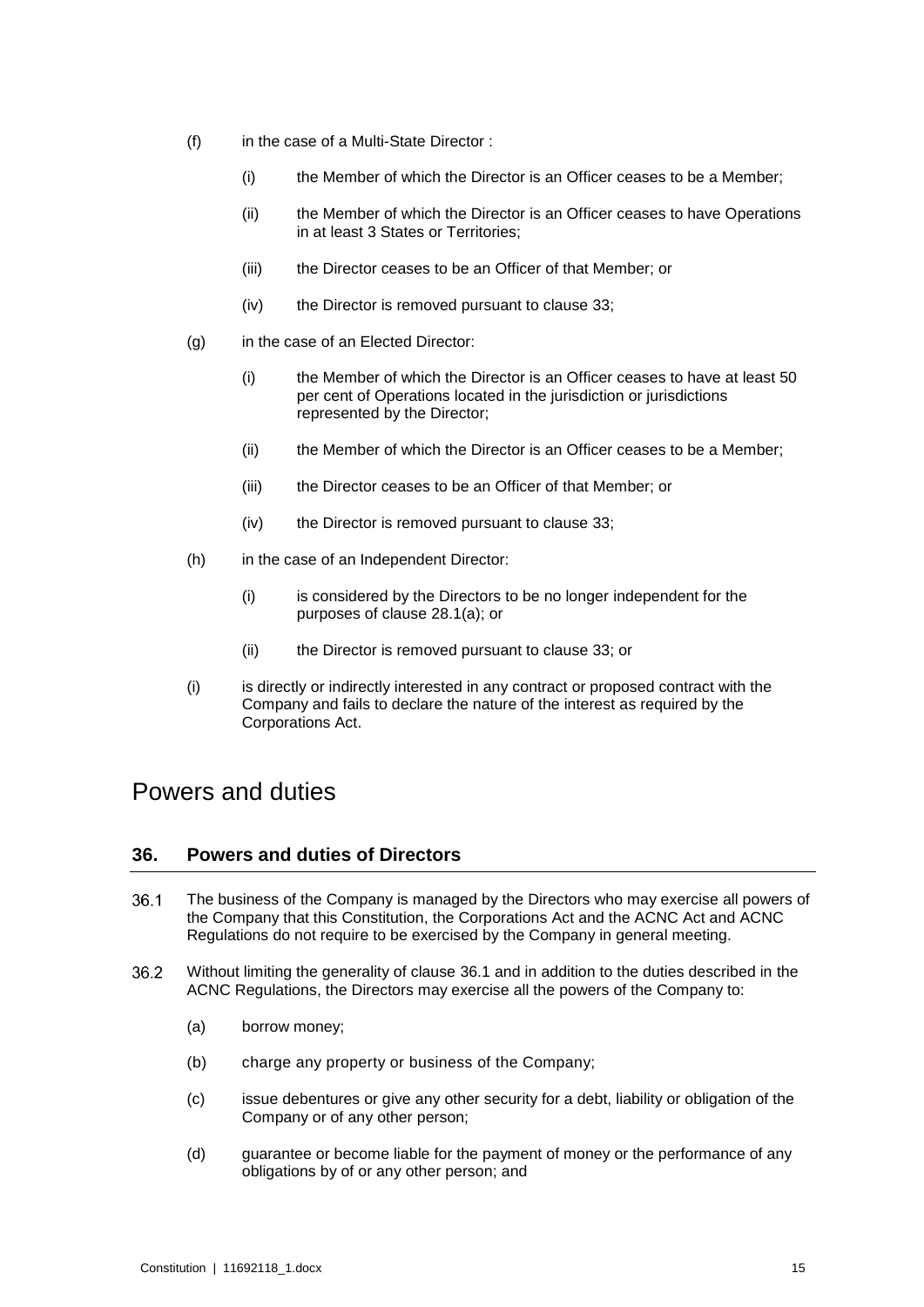- (e) adopt any by-laws, rules and conventions that give effect to this Constitution or necessary for the operation of the Company.
- 36.3 Directors are not entitled to appoint an alternate director in their absence.

## <span id="page-19-1"></span>Proceedings of Directors

#### **37. Directors' meetings**

- $37.1$ The Directors must hold a minimum of four Directors' meetings each Financial Year.
- $37.2$ A Director may at any time, and the Secretary must on the request of a Director, call a Directors' meeting, save that a Directors' meeting may be called on less than 48 hours written notice where the Director calling the meeting considers, acting reasonably and in good faith, there are matters requiring deliberation by the Directors on less than 48 hours' notice.
- <span id="page-19-0"></span>37.3 A Directors' meeting must be called on at least 48 hours written notice of the meeting to each Director.
- 37.4 It is not necessary to give notice of a meeting of the Directors to an Australian resident whom the Secretary, when giving notice to the other Directors, reasonably believes to be temporarily outside Australia.
- <span id="page-19-2"></span>37.5 Subject to the Corporations Act, a Directors' meeting may be held by the Directors communicating with each other by any technological means by which they are able simultaneously to hear each other and to participate in discussion.
- 37.6 The Directors need not all be physically present in the same place for a Directors' meeting to be held.
- <span id="page-19-3"></span> $37.7$ A Director who is unable to participate in a meeting called in accordance with clause [37](#page-19-1) must submit their apologies before the meeting.
- 37.8 A Director who participates in a meeting held in accordance with this Constitution is taken to be present and entitled to vote at the meeting.
- 37.9 Clauses [37.5](#page-19-2) to [37.7](#page-19-3) apply to meetings of Directors' committees as if all committee members were Directors.
- 37.10 The Directors may meet together, adjourn and regulate their meetings as they think fit.
- A quorum is a majority of Directors. For the purpose of determining a quorum, any 37.11 Directors that are not permitted to vote on a matter but are present at the meeting or have been granted leave of absence will not form part of the quorum.
- Where a quorum cannot be established for the consideration of a particular matter at a meeting of Directors, the Chair of the meeting may call a meeting of the Directors to deal with the matter.
- <span id="page-19-4"></span>37.13 Notice of a meeting of Directors may be given in writing, or the meeting may be otherwise called using any technology consented to by all the Directors.

#### **38. Decisions on questions**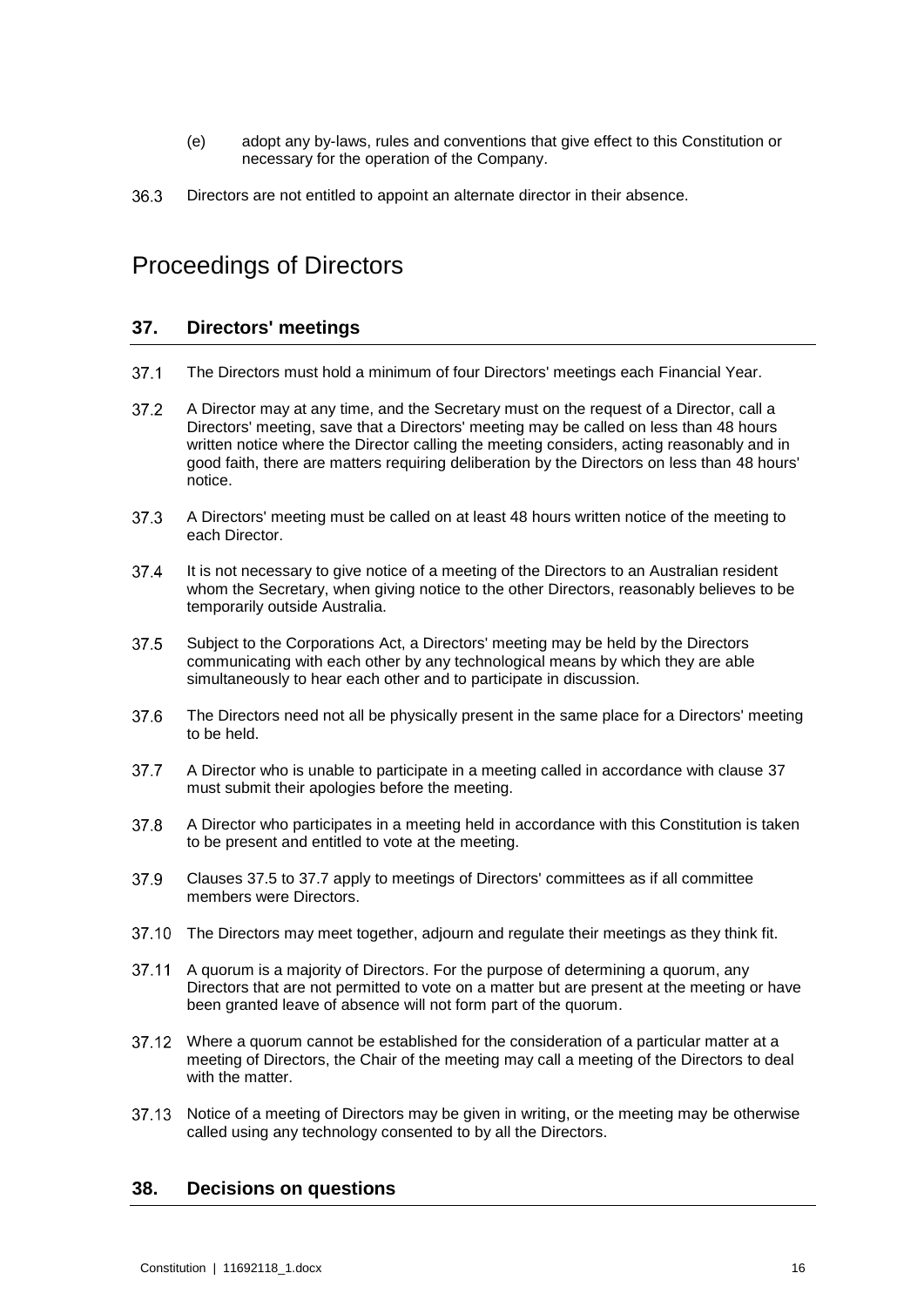- 38.1 Subject to this Constitution, questions arising at a meeting of Directors are to be decided by a majority of votes of the Directors present and voting and, subject to clause [43.1,](#page-22-0) each Director has one vote.
- 38.2 The Chair of a meeting of the Directors does not have a casting vote in addition to his or her deliberative vote.

## Payments to Directors

#### **39. Payments to Directors**

- $39.1$ No payment will be made to any Director of the Company without Members' approval except for a payment:
	- (a) for services rendered to the Company by a Director in his or her capacity as Director, Chairperson or Deputy Chairperson, where the amount payable is reasonable given the circumstances of the Company;
	- (b) of out of pocket expenses incurred by the Director in the performance of any duty as Director of the Company where the amount payable is reasonable;
	- (c) for any service rendered to the Company by the Director in a professional or technical capacity, other than in the capacity as Director, where the provision of the service has the prior approval of the Directors of the Company and where the amount payable is reasonable; and
	- (d) relating to an indemnity in favour of the Director and permitted by section 199A of the Corporations Act or a contract of insurance permitted by section 199B.
- 39.2 Subject to the application of the Corporations Act, the Board may from time-to-time adopt, amend and / or replace by-laws, rules and conventions establishing and regulating remuneration of Directors.

#### <span id="page-20-0"></span>**40. Directors' interests**

- 40.1 No contract made by a Director with the Company and no contract or arrangement entered into by or on behalf of the Company in which any Director may be in any way interested is avoided or rendered voidable merely because of the Director holding office as a Director or because of the fiduciary obligations arising out of that office.
- 40.2 No Director contracting with or being interested in any arrangement involving the Company is liable to account to the Company for any profit realised by or under any such contract or arrangement merely because of the Director holding office as a Director or because of the fiduciary obligations arising out of that office.
- 40.3 A Director is not disqualified from contracting with the Company in any respect, merely because of his or her role as a Director.
- 40.4 A Director or a body or entity in which a Director has a direct or indirect interest may:
	- (a) enter into any agreement or arrangement with the Company;
	- (b) hold any office or place of profit other than as Auditor in the Company; and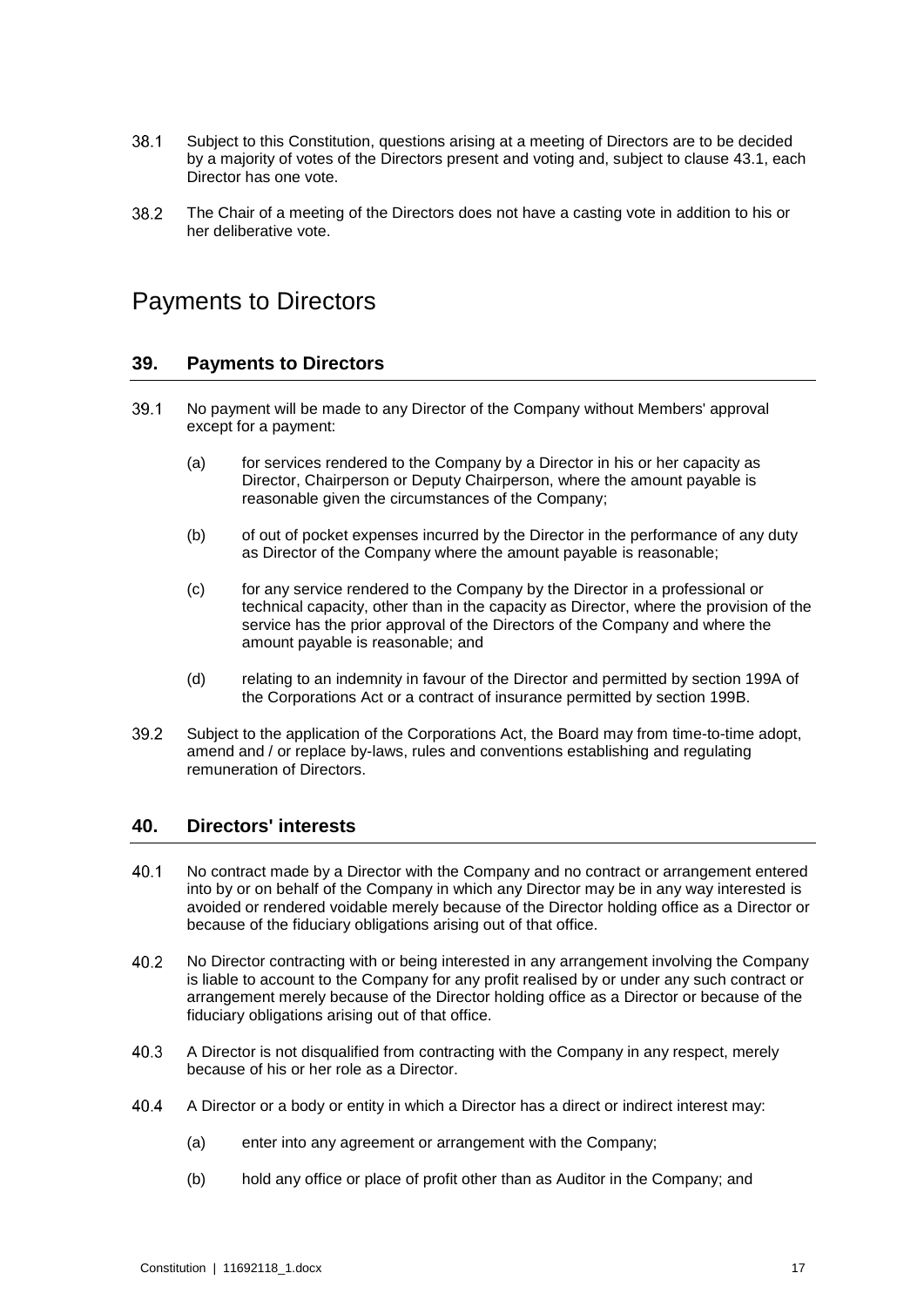(c) act in a professional capacity other than as Auditor for the Company,

and the Director or the body or entity can receive and keep beneficially any remuneration, profits or benefits under any agreement or arrangement with the Company or from holding an office or place of profit in or acting in a professional capacity with the Company.

- 40.5 A Director who has a material personal interest in a matter that is being considered at a Directors' meeting must not:
	- (a) be present while the matter is being considered at the meeting; or
	- (b) vote on the matter,

unless permitted by the Corporations Act, ACNC Act or by unanimous vote of the nonconflicted Directors to do so, in which case the Director may:

- (c) be counted in determining whether or not a quorum is present at any meeting of Directors considering that contract or arrangement or proposed contract or arrangement;
- (d) sign or countersign any document relating to that contract or arrangement or proposed contract or arrangement; and
- (e) vote in respect of, or in respect of any matter arising out of, the contract or arrangement or proposed contract or arrangement.
- 40.6 A Director may be or become a director or other officer of, or otherwise interested in, any related body corporate or any other body corporate promoted by the Company or in which the Company may be interested as a vendor, shareholder or otherwise and is not accountable to the Company for any remuneration or other benefits received by the Director as a director or officer of, or from having an interest in, that body corporate.

#### **41. Committees and Chief Executive Officer**

- $41.1$ The Directors may establish and terminate committees from time to time, as necessary for the good governance and operation of the Company.
- 41.2 A CEO of the Company will be appointed by the Board on such terms and conditions as the Directors see fit. These terms and conditions are subject to review.
- 41.3 The CEO will be responsible to the Board.

#### **42. Delegation**

- <span id="page-21-0"></span> $42.1$ The Directors may delegate any of their powers, other than those which by law must be dealt with by the Directors as a board, to a person, committee or committees (**Delegate**).
- $42.2$ The Directors may at any time revoke any delegation of power to a Delegate.
- 42.3 A Delegate must exercise its powers in accordance with any directions of the Directors and a power exercised in that way is taken to have been exercised by the Directors.
- 42.4 A Delegate may be authorised by the Directors to sub-delegate all or any of the powers for the time being vested in it.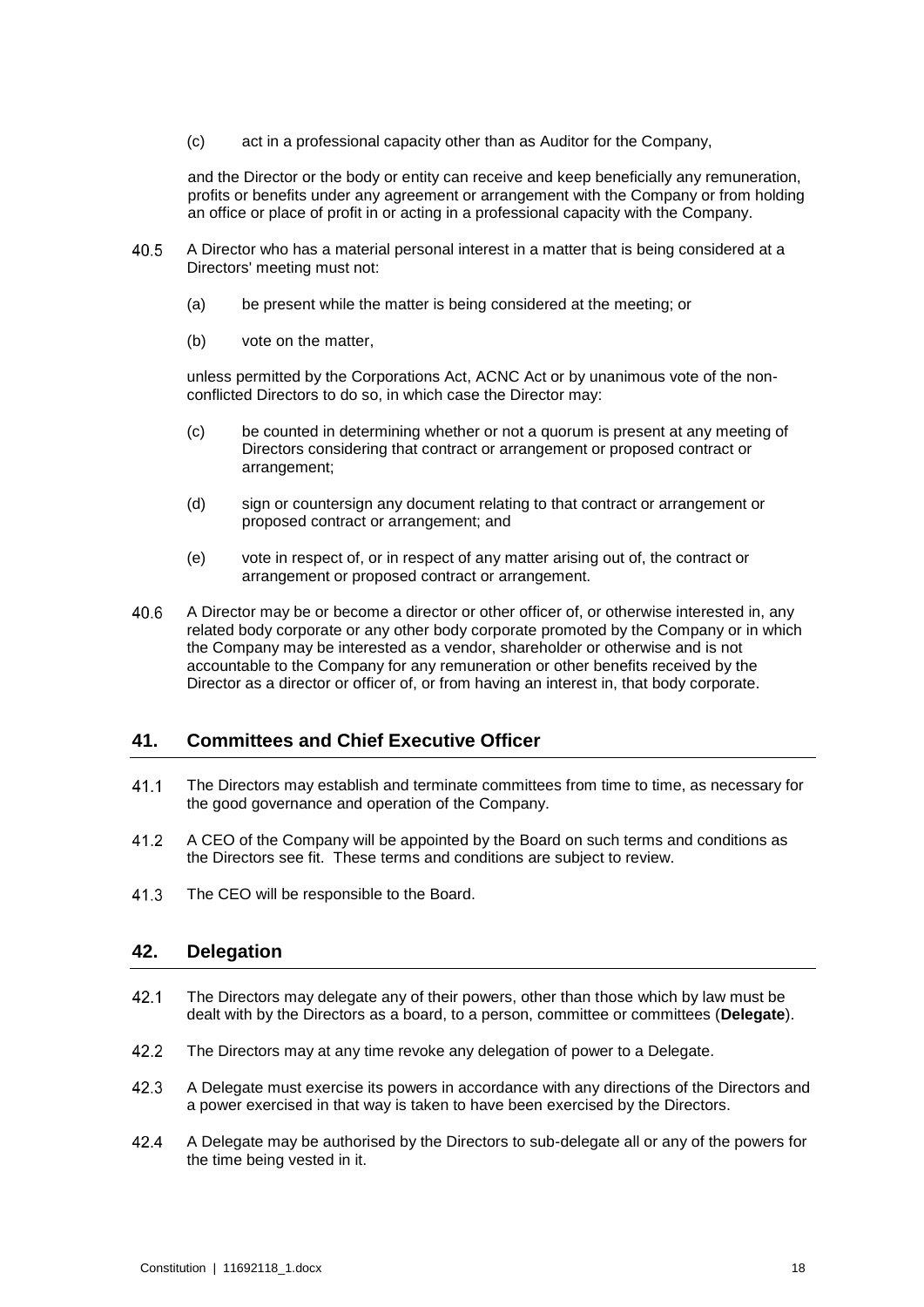#### <span id="page-22-1"></span>**43. Written resolutions**

- <span id="page-22-0"></span> $43.1$ The Directors may pass a resolution without a Directors' meeting being held if the majority of the Directors entitled to vote on the resolution (excluding any Directors that have been granted leave of absence or are not permitted to vote on the matter) provide a document containing a statement that they are in favour of the resolution set out in the document.
- 43.2 For the purposes of clause [43.1:](#page-22-0)
	- (a) separate copies of a document may be used for signing by Directors if the wording of the resolution and statement is identical in each copy; or
	- (b) a Director is taken to have signed and agreed to the resolution if that Director replies via electronic communication that he or she agrees to the passing of the resolution (whether or not the Director has physically signed the document) and the Company may rely on the reply as evidence of that Director's agreement with the resolution.
- 43.3 Any document referred to in this clause [43](#page-22-1) may be in the form of a facsimile or electronic transmission.
- 43.4 The minutes of Directors' meetings must record that a resolution was passed in accordance with this clause [43.](#page-22-1)
- 43.5 This clause [43](#page-22-1) applies to meetings of Directors' committees as if all members of the committee were Directors.

#### **44. Validity of acts of Directors**

- 44.1 If it is discovered that:
	- (a) there was a defect in the appointment of a person as a Director or member of a Directors' committee; or
	- (b) a person appointed to one of those positions was disqualified,

all acts of the Directors or the Directors' committee before the discovery was made are as valid as if the person had been duly appointed and was not disqualified.

#### **45. Minutes and registers**

- 45.1 The Directors must cause minutes to be made of:
	- (a) the names of the Directors present at all Directors' meetings and meetings of Directors' committees;
	- (b) all proceedings and resolutions of general meetings, Directors' meetings and meetings of Directors' committees;
	- (c) all resolutions passed by Directors in accordance with clause [38;](#page-19-4)
	- (d) all appointments of Officers;
	- (e) all orders made by the Directors and Directors' committees; and
	- (f) all disclosures of interests made under clause [40.](#page-20-0)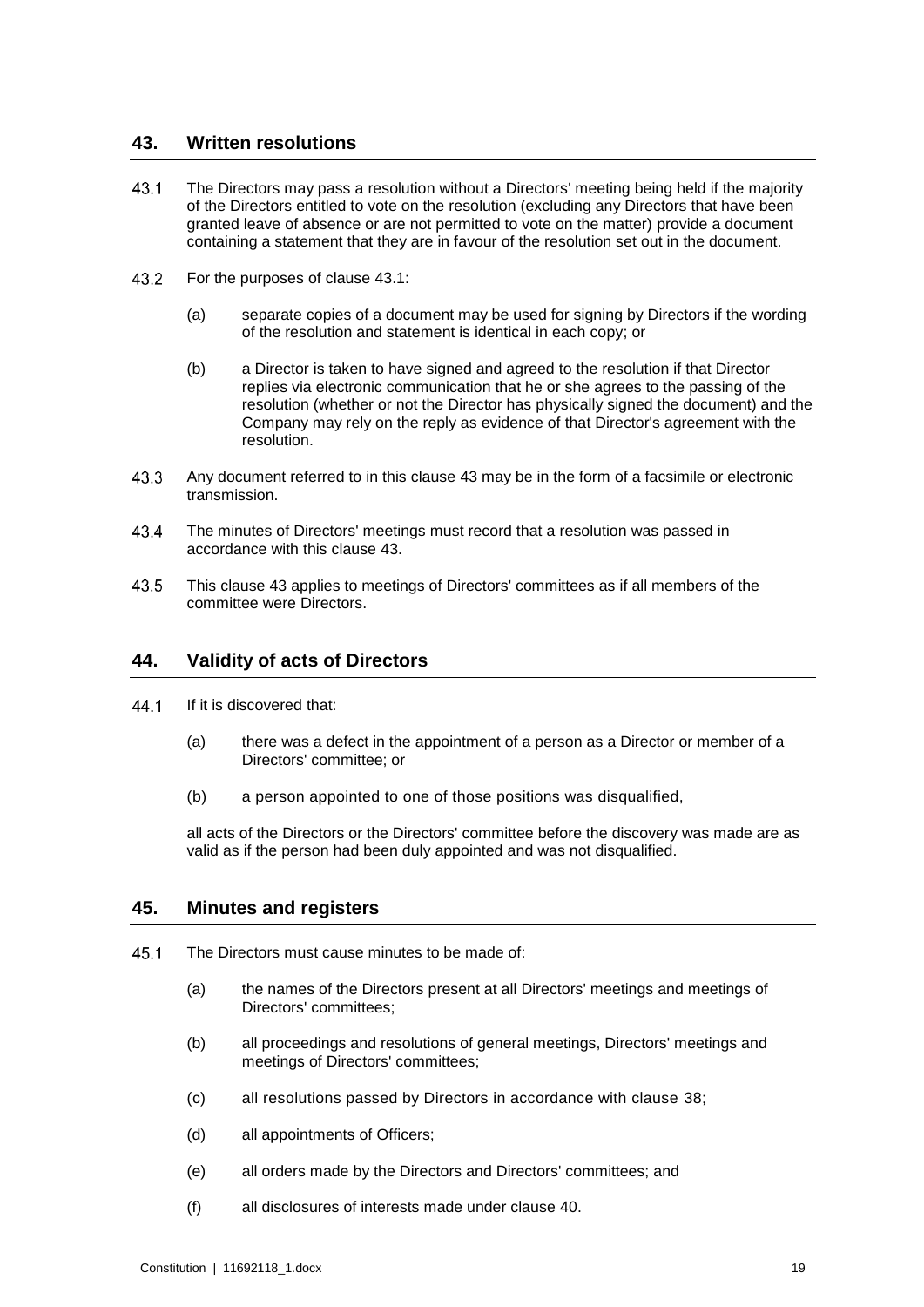- 45.2 Minutes must be signed by the Chair of the meeting or by the Chair of the next meeting of the relevant body.
- 45.3 The Company must keep all registers required by this Constitution and the Corporations Act and the ACNC Act.

#### **46. Appointment of attorneys and agents**

- 46.1 The Directors may from time to time by resolution or power of attorney appoint any person to be the attorney or agent of the Company:
	- (a) for the purposes;
	- (b) with the powers, authorities and discretions (not exceeding those exercisable by the Directors under this Constitution);
	- (c) for the period; and
	- (d) subject to the conditions,

determined by the Directors.

- 46.2 A power of attorney may contain such provisions for the protection and convenience of persons dealing with an attorney as the Directors think fit.
- The Directors may appoint attorneys or agents by facsimile or electronic transmission to 46.3 act for and on behalf of the Company.

## **Secretary**

#### **47. Secretary**

- 47.1 There must be at least one Secretary of the Company appointed by the Directors for a term and at remuneration and on conditions determined by them.
- 47.2 Subject to clause [47.3,](#page-23-0) the Secretary is entitled to attend and be heard on any matter at all Directors' and general meetings.
- <span id="page-23-0"></span>47.3 The Chair of a meeting, as directed and in consultation with the Directors, may request the Secretary to remove themselves from any part of a meeting of the Directors.
- 474 The Directors may, subject to the terms of the Secretary's contract of engagement, suspend, remove or dismiss the Secretary.
- 47.5 The Secretary must keep the minutes of meetings and records:
	- (a) of all appointments of the Directors; and
	- (b) required under this Constitution and the Corporations Act.
- 47.6 The Secretary must keep ASIC and the ACNC informed of all notifiable information within the required timeframes.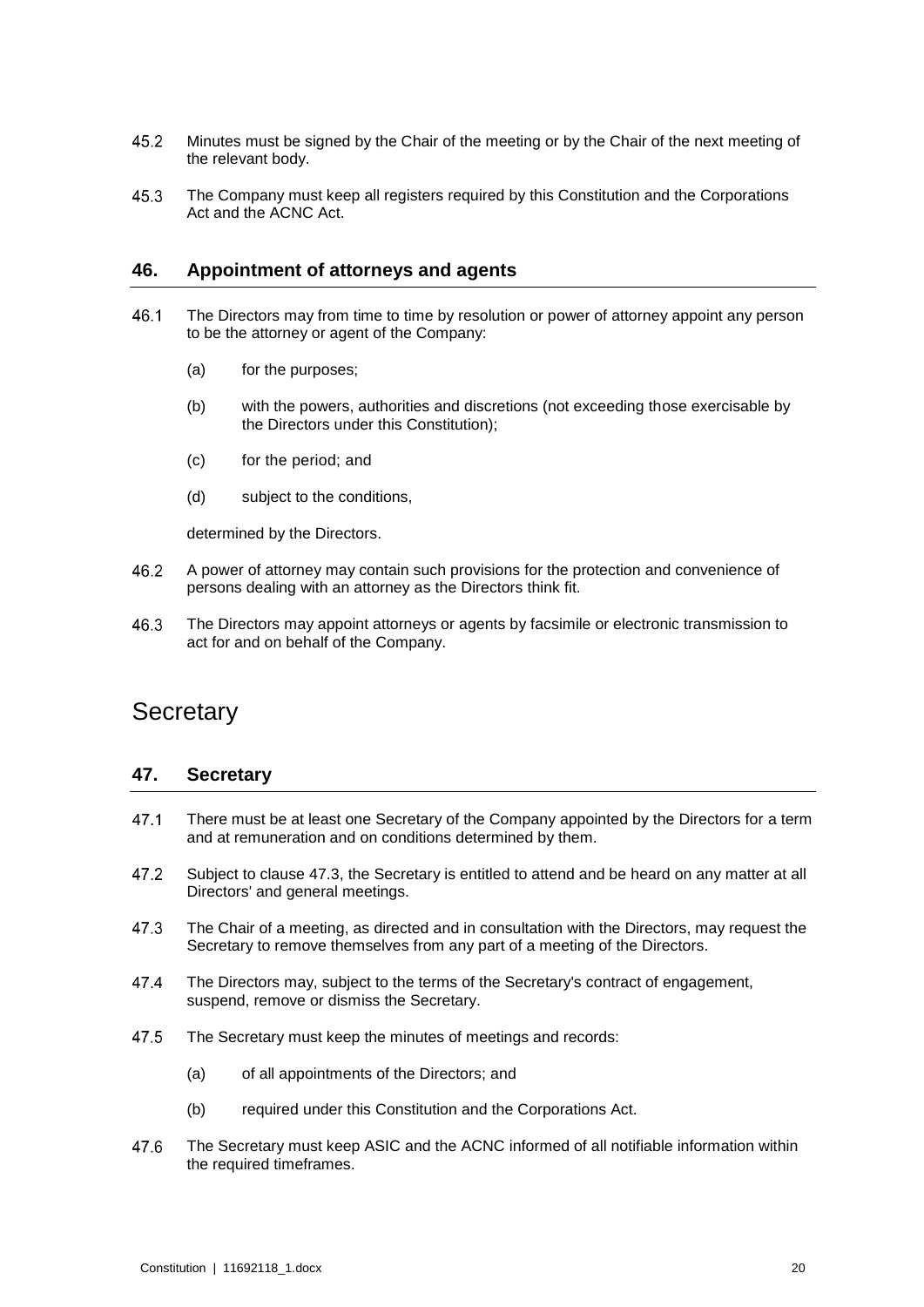## Inspection of records

#### **48. Inspection of records**

- 48.1 Except as otherwise required by the Corporations Act or ACNC Act, the Directors may determine whether and to what extent, and at what times and places and under what conditions, the financial records and other documents of the Company or any of them will be open for inspection by Members other than Directors.
- 48.2 Except as otherwise required by the Corporations Act or ACNC Act, a Member other than a Director does not have the right to inspect any financial records or other documents of the Company unless the Member is authorised to do so by a court order or a resolution of the Directors.

## <span id="page-24-0"></span>**Notices**

#### **49. Service of notices**

- 49.1 Notice may be given by the Company to any person who is entitled to notice under this Constitution either personally, by sending it by post, facsimile transmission or electronic notification to the person at the person's address shown in the Register or the address supplied by the person to the Company for sending notices to the person.
- 49.2 A notice is deemed to be served:
	- (a) if sent by post, on three days following the day on which the notice is posted unless sent by airmail to an address outside the country in which it was posted, in which case it will be deemed to have been served on the fifth day following the day on which it is posted; and
	- (b) if sent by facsimile or other electronic means, on the same day that it is sent.
- 49.3 A Member whose address recorded in the Register is not in Australia may specify in writing an address that is either within or outside of Australia to be taken to be the Member's address for the purposes of this clause [49.](#page-24-0)
- 49.4 A certificate in writing signed by a Director, Secretary or other officer of the Company that a document or its envelope or wrapper was addressed and stamped and was posted is conclusive evidence of posting.
- 49.5 Subject to the Corporations Act the signature to a written notice given by the Company may be written or printed.
- 49.6 All notices sent by post outside Australia must be sent by prepaid airmail post.

## Audit and accounts

#### **50. Audit and accounts**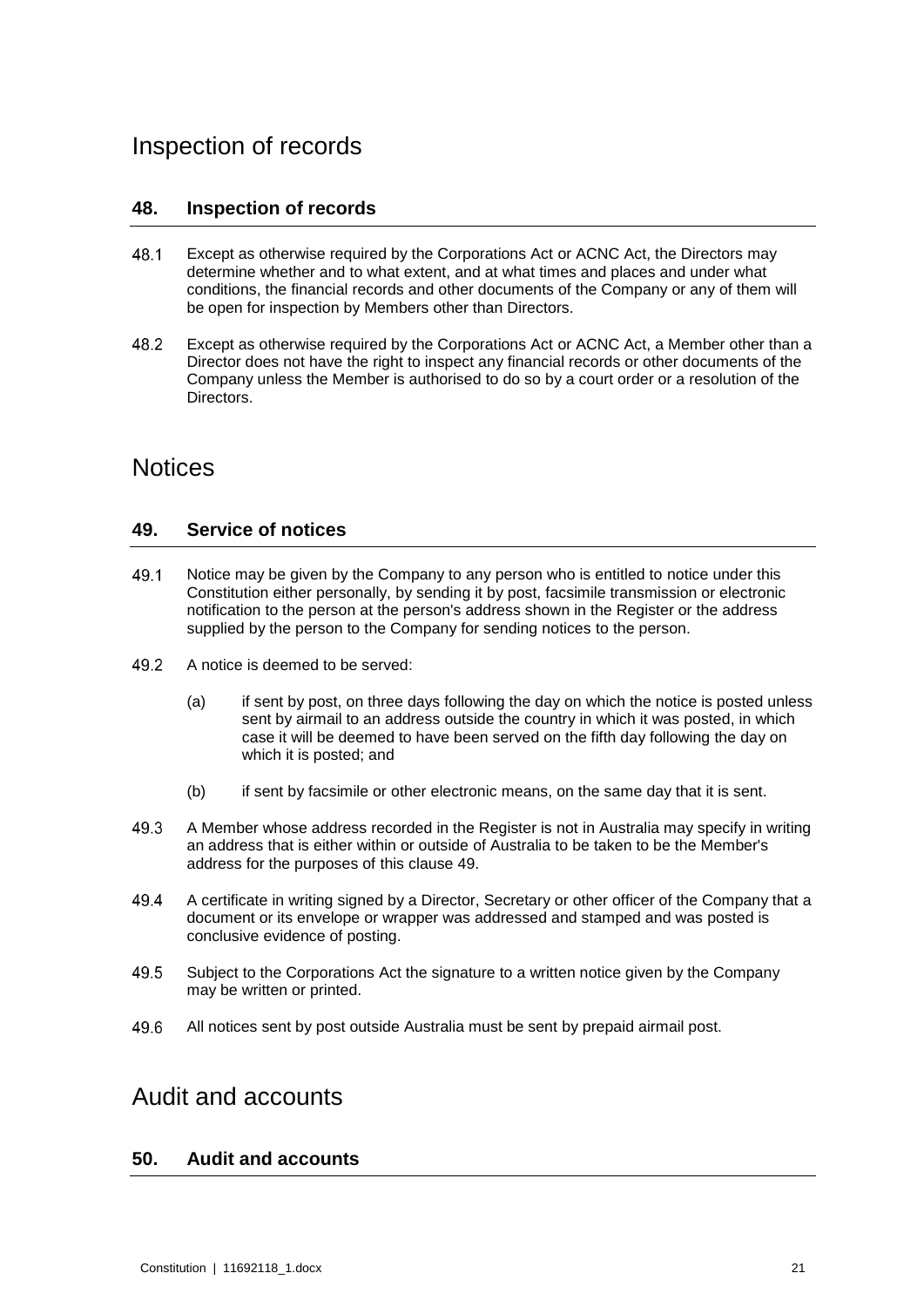- $50.1$ The Directors must cause the Company to keep written financial records in relation to the business of the Company as required by law.
- 50.2 The Directors must cause the financial records of the Company to be audited as required by law.

## Winding up

#### **51. Winding up and revocation of deductible gift recipient status**

- <span id="page-25-0"></span> $51.1$ If the Company is wound up:
	- (a) each Member; and
	- (b) each person who ceased to be a Member in the preceding year,

undertakes to contribute to the property of the Company for the:

- (c) payment of debts and liabilities of the Company (in relation to clause [51.1\(b\),](#page-25-0) contracted before the person ceased to be a Member);
- (d) payment of costs, charges and expenses of winding up; and
- (e) adjustment of the rights of the contributories amongst themselves,

such amount as may be required, not exceeding \$10.

- 51.2 Subject to clause [51.3,](#page-25-1) if any surplus remains following the winding up of the Company, the surplus must not be paid to or distributed amongst Members, but will be given or transferred to another charitable institution, body, entity or organisation which, by its constitution or governing rules:
	- (a) having similar objects to the Company; and
	- (b) whose governing documents prohibit the distribution of its income and property among its members to an extent at least as great as is imposed on the Company under this Constitution,

such charitable institution, body, entity or organisation to be determined by the Members at or before the winding up and in default, by application to the Supreme Court of the Australian Capital Territory for determination.

- <span id="page-25-1"></span> $51.3$ Upon the winding up of the Company or the revocation of the endorsement of the Company as a deductible gift recipient, any surplus comprising of DGR Contributions shall be transferred to a charitable institution, body, entity or organisation:
	- (a) having similar objects to the Company;
	- (b) whose governing documents prohibit the distribution of its income and property among its members to an extent at least as great as is imposed on the Company under this Constitution; and
	- (c) to which income tax deductible gifts can be made,

such institution, body, entity or organisation to be determined by the Member at or before the winding up of the Company or the revocation of the endorsement of the Company as a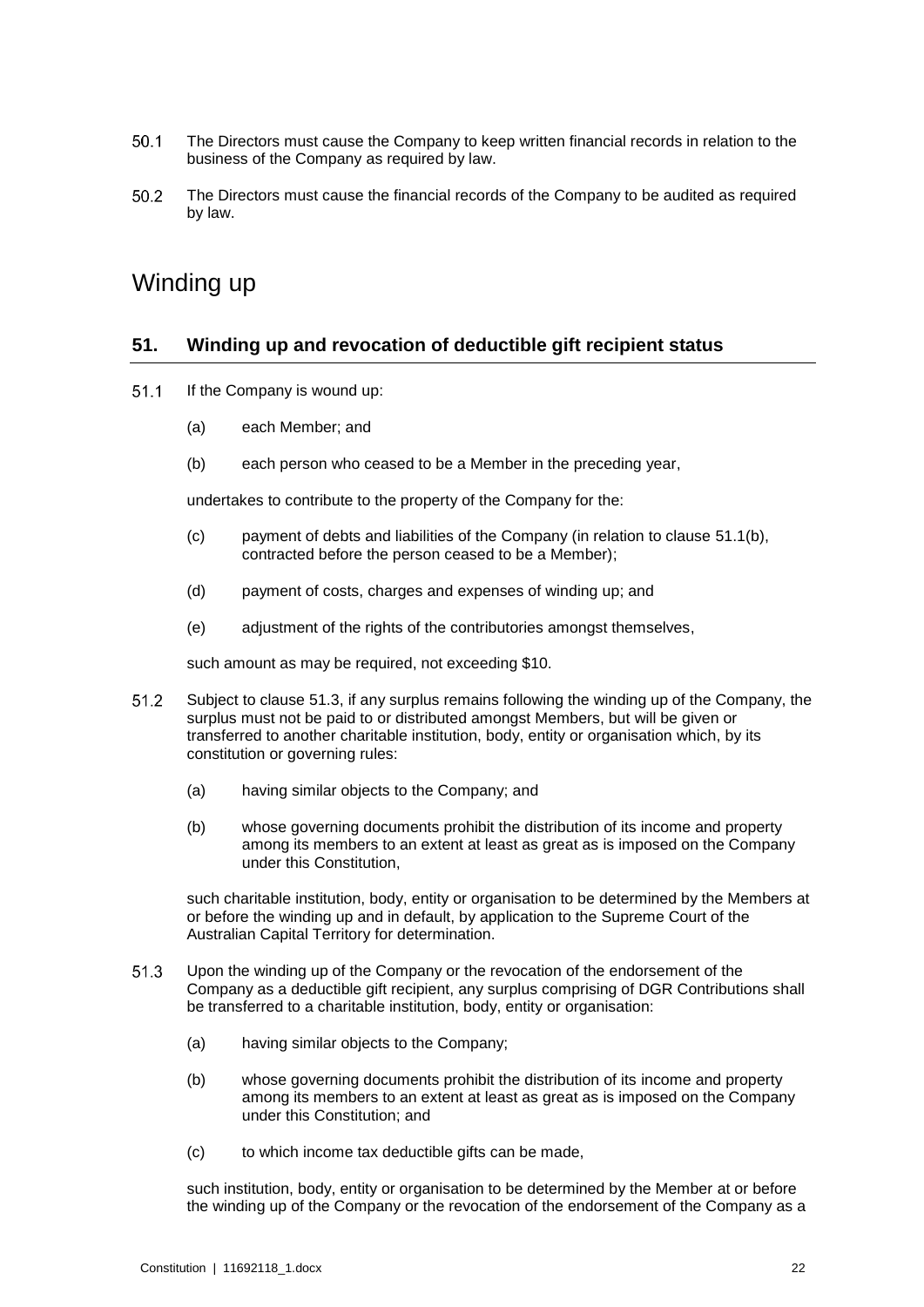deductible gift recipient, and in default, by application to the Supreme Court of the Australian Capital Territory for determination.

## **Indemnity**

#### **52. Indemnity**

- <span id="page-26-0"></span> $52.1$ To the extent permitted by law, the Company indemnifies every person who is or has been an Officer of the Company against any liability (other than for legal costs) incurred by that person as an Officer of the Company (including liabilities incurred by the Officer as an officer of a subsidiary of the Company where the Company requested the Officer to accept that appointment).
- <span id="page-26-1"></span> $52.2$ To the extent permitted by law, the Company indemnifies every person who is or has been an Officer of the Company against reasonable legal costs incurred in defending an action for a liability incurred by that person as an Officer of the Company (including legal costs incurred by the Officer as an Officer of a subsidiary of the Company where the Company requested the Officer to accept that appointment).
- 52.3 The amount of any indemnity payable under clauses [52.1](#page-26-0) or [52.2:](#page-26-1)
	- (a) will include an additional amount (GST Amount) equal to any GST payable by the officer being indemnified (**Indemnified Officer**) in connection with the indemnity (less the amount of input tax credit claimable by the Indemnified Officer in connection with the indemnity). Payment of any indemnity that includes a GST Amount is conditional upon the Indemnified Officer providing the Company with a GST tax invoice for the GST Amount; and
	- (b) will not include an amount that the Indemnified Officer is otherwise entitled to be indemnified and is actually indemnified by another person that is not the Company (including an insurer under an insurance policy).

## Amendments to Constitution

#### **53. Amendments to Constitution**

53.1 This Constitution must not be amended other than in accordance with the Corporations Act and ACNC Act.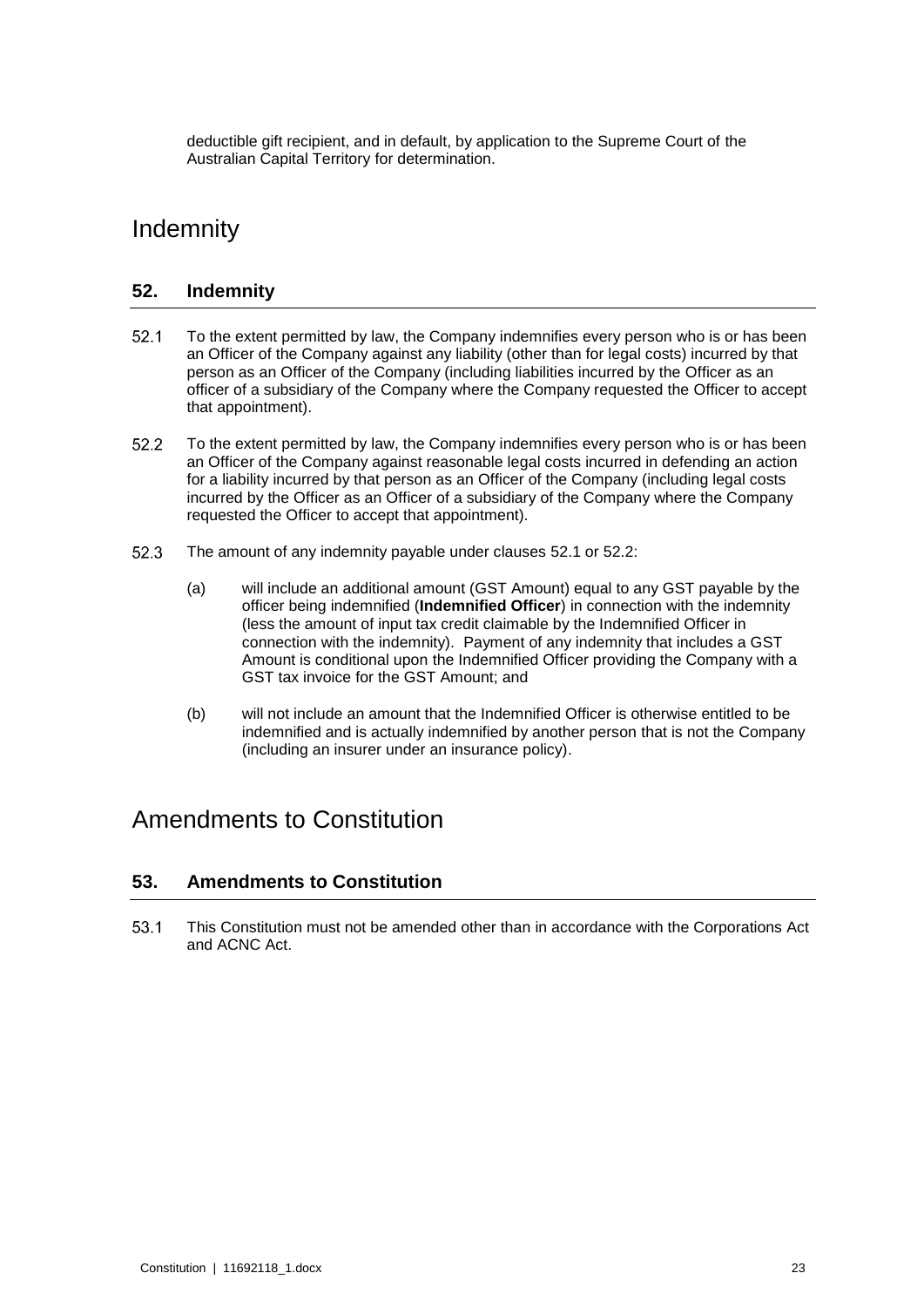#### **Schedule 1 - Definitions**

**ACNC** means the Australian Charities and Not-for-Profit Commission;

**ACNC Act** means the *Australian Charities and Not-for-Profit Commission Act 2012* (Cth);

**ACNC Regulations** means the *Australian Charities and Not-for-Profit Commission Regulation 2013*(Cth);

**Affiliate** means any entity approved to be an affiliate of the Company pursuant to clause [11.1;](#page-8-1)

**Age Services** means the provision of care or accommodation services, retirement living and disability support services for older, disabled and other persons in need within Australia and / or internationally and extends to include professional organisations representing the providers of those services;

**Ancillary Age Services** mean the provision of services that support, or are ancillary to, the provision of Age Services (but are not in of themselves the provision of Age Services);

**Annual General Meeting** means the general meeting of the Company designated as the Annual General Meeting;

**ASIC** means the Australian Securities and Investment Commission;

**Auditor** means the Company's auditor;

**Board** means the board of Directors of the Company from time to time;

**CEO** means the Chief Executive Officer of the Company;

**Chair** means the chairperson of a general meeting of Members or meeting of the Directors, as the case may be;

**Chairperson** means the person elected in accordance with clause [34;](#page-17-1)

**Company** means Leading Age Services Australia Limited;

**Constitution** means the constitution of the Company as amended from time to time;

**Corporations Act** means the *Corporations Act 2001* (Cth);

**Delegate** has the meaning given to that term in clause [42.1;](#page-21-0)

**Deputy Chairperson** means the person elected in accordance with clause [34;](#page-17-1)

**DGR Contributions** means any:

- (a) gifts of money or property for the principal purpose of the Company;
- (b) contributions made in relation to an eligible fundraising event held for the principal purpose of the Company, and
- (c) money received by the Company because of such gifts and contributions;

**Director** includes any person occupying the position of director of the Company;

**Directors** means all or some of the Directors acting as a board;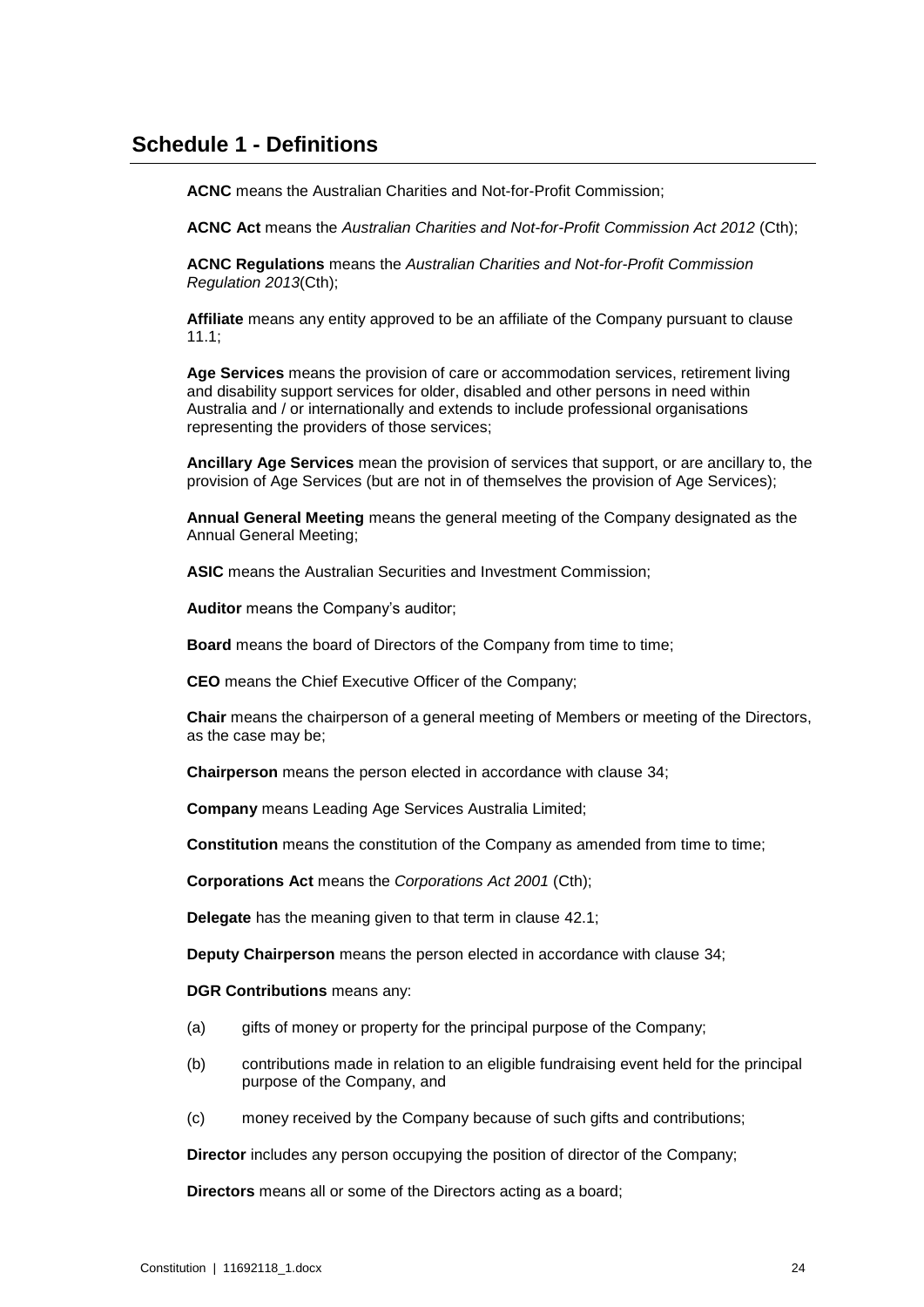**Elected Director** means a Director elected pursuant to clause [28.1\(c\);](#page-15-1)

**Financial Year** means from 1 July to 30 June;

**Independent Director** means a Director appointed pursuant to clause [28.1\(a\);](#page-15-2)

**Member** means any entity approved to be a member of the Company pursuant to clause [6.2;](#page-6-0)

**Member Representative** means the person appointed under clause [21.1;](#page-13-1)

**Membership Fee** means the membership fee to be paid by a Member in accordance with clause [9;](#page-7-1)

**Multi State Director** means a Director appointed pursuant to clause [28.1\(b\);](#page-15-4)

**Officer** has the same meaning as in the Corporations Act but excludes a receiver, receiver and manager, an administrator, a liquidator or a trustee;

**Operations** means revenue from the provision of Age Services;

**Register** means the register of Members of the Company;

**Secretary** means any person appointed by the Directors to perform any of the duties of a secretary of the Company and if there are joint secretaries, any one or more of such joint secretaries; and

**Special Resolution** means a resolution passed by at least 75% of the votes cast by Members present in person or by proxy and entitled to vote on a special resolution.